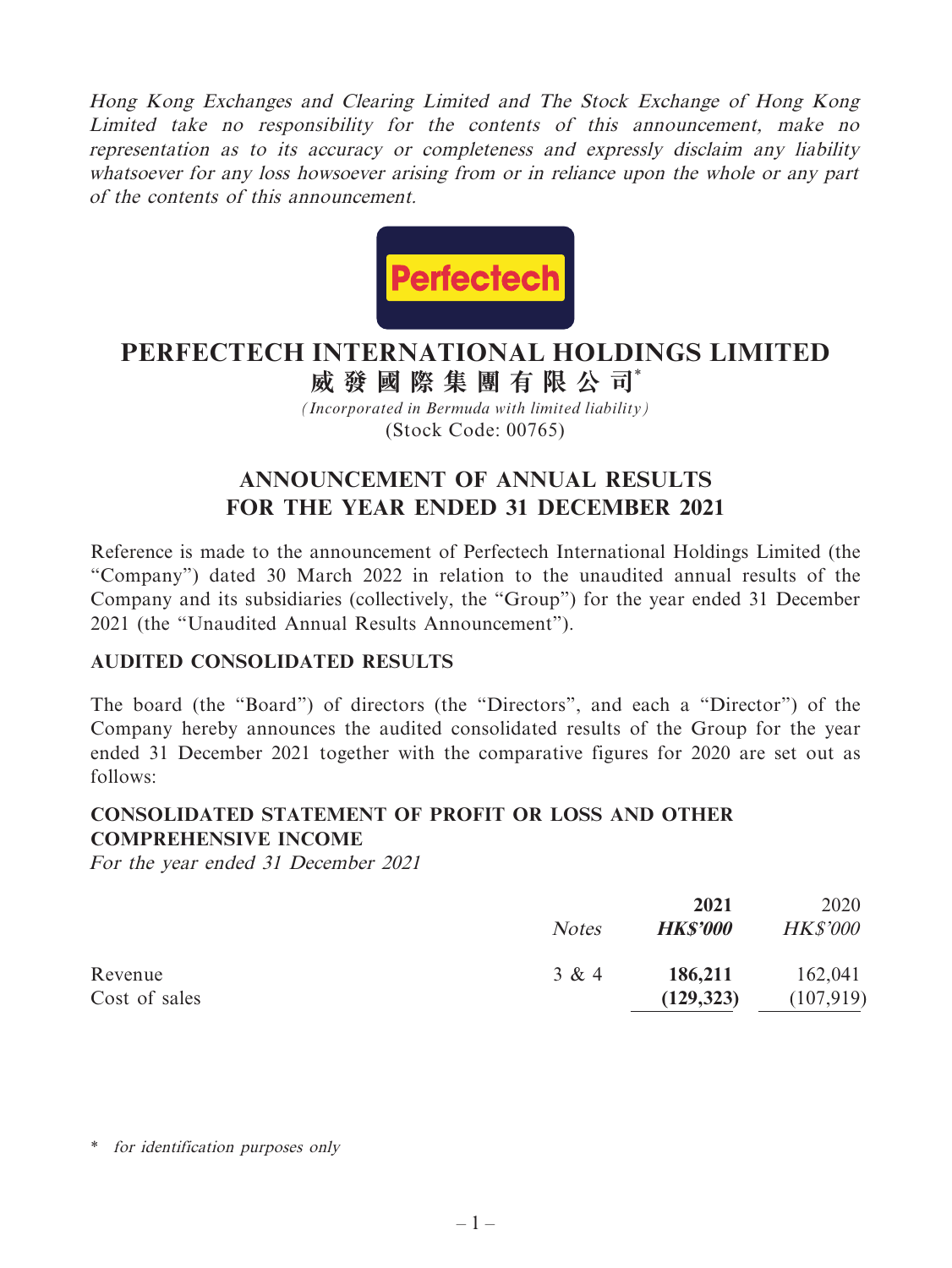|                                                                                                                                        | <b>Notes</b> | 2021<br><b>HK\$'000</b> | 2020<br><b>HK\$'000</b> |
|----------------------------------------------------------------------------------------------------------------------------------------|--------------|-------------------------|-------------------------|
| Gross profit<br>Other income, gains and losses, net                                                                                    | 5            | 56,888<br>(1,317)       | 54,122<br>1,608         |
| Impairment loss on property, plant and equipment<br>Fair value loss on an investment property                                          |              |                         | (2, 458)<br>(3,571)     |
| Distribution costs                                                                                                                     |              | (2,313)                 | (3,066)                 |
| Administrative expenses<br>Finance costs                                                                                               | 6            | (55, 719)<br>(924)      | (52,009)<br>(2,632)     |
| Loss before tax                                                                                                                        | 7            | (3,385)                 | (8,006)                 |
| Income tax expense                                                                                                                     | 8            | (1, 482)                | (5, 123)                |
| Loss for the year                                                                                                                      |              | (4, 867)                | (13, 129)               |
| Other comprehensive income:<br>Item that may be reclassified subsequently to profit<br>or loss:<br>Release of translation reserve upon |              |                         |                         |
| deregistration of a subsidiary<br>Exchange differences arising on translation of                                                       |              | (2,021)                 |                         |
| foreign operations                                                                                                                     |              | 4,123                   | 3,032                   |
| Other comprehensive income for the year, net of tax                                                                                    |              | 2,102                   | 3,032                   |
| Total comprehensive expense for the year                                                                                               |              | (2,765)                 | (10,097)                |
| (Loss) profit for the year attributable to:                                                                                            |              |                         |                         |
| Owners of the Company<br>Non-controlling interests                                                                                     |              | (6,520)<br>1,653        | (15, 801)<br>2,672      |
| Loss for the year                                                                                                                      |              | (4, 867)                | (13, 129)               |
| Total comprehensive (expense) income for the year                                                                                      |              |                         |                         |
| attributable to:<br>Owners of the Company                                                                                              |              | (4, 872)                | (13, 148)               |
| Non-controlling interests                                                                                                              |              | 2,107                   | 3,051                   |
| Total comprehensive expense for the year                                                                                               |              | (2,765)                 | (10,097)                |
| Loss per share                                                                                                                         | 10           |                         |                         |
| Basic (HK cents per share)                                                                                                             |              | (1.99)                  | (4.83)                  |
| Diluted (HK cents per share)                                                                                                           |              | (1.99)                  | (4.83)                  |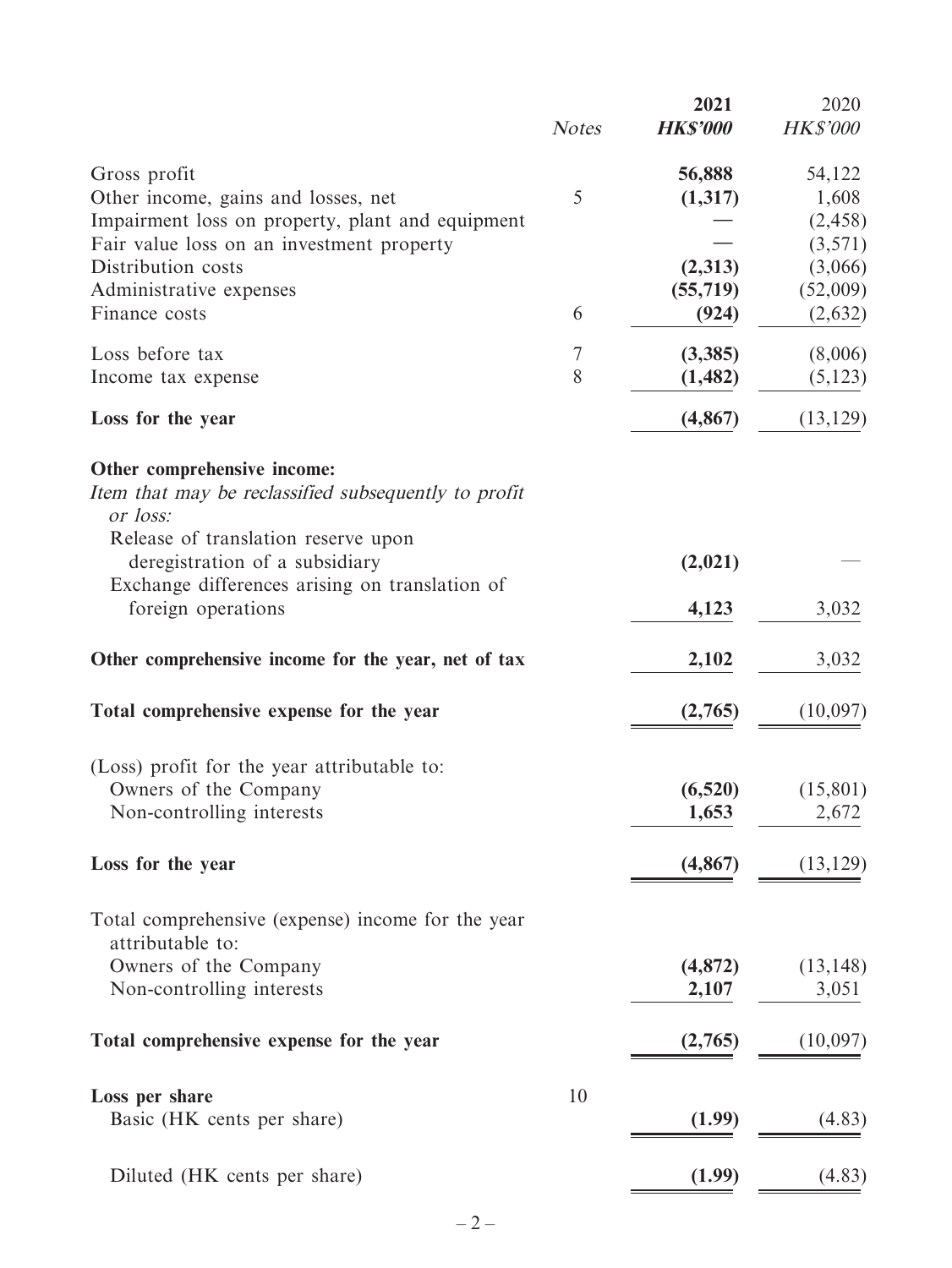# **CONSOLIDATED STATEMENT OF FINANCIAL POSITION**

At 31 December 2021

|                                                                                      | <b>Notes</b> | 2021<br><b>HK\$'000</b> | 2020<br><b>HK\$'000</b> |
|--------------------------------------------------------------------------------------|--------------|-------------------------|-------------------------|
| <b>NON-CURRENT ASSETS</b><br>Property, plant and equipment                           |              | 20,493                  | 23,800                  |
| Right-of-use assets<br>Deferred tax assets                                           |              | 13,614<br>2,130         | 12,450<br>2,130         |
|                                                                                      |              | 36,237                  | 38,380                  |
| <b>CURRENT ASSETS</b><br>Inventories                                                 |              | 14,947                  | 18,330                  |
| Trade and other receivables                                                          | 11           | 32,667                  | 24,074                  |
| Financial assets at fair value through profit or loss<br>Tax recoverable             |              | 10,516<br>1,295         | 13,391                  |
| Bank balances and cash                                                               |              | 61,383                  | 59,467                  |
| Assets of a disposal group classified as held for sale                               | 12           | 120,808                 | 115,262<br>67,175       |
|                                                                                      |              | 120,808                 | 182,437                 |
|                                                                                      |              |                         |                         |
| <b>CURRENT LIABILITIES</b>                                                           |              |                         |                         |
| Trade and other payables                                                             | 13           | 24,353                  | 53,423                  |
| Lease liabilities<br>Amount due to a director of subsidiaries                        | 14           | 1,158                   | 297<br>27,931           |
| Tax liabilities                                                                      |              | 63                      | 3,391                   |
|                                                                                      |              | 25,574                  | 85,042                  |
| Liabilities directly associated with a disposal<br>group classified as held for sale | 12           |                         | 204                     |
|                                                                                      |              | 25,574                  | 85,246                  |
| <b>NET CURRENT ASSETS</b>                                                            |              | 95,234                  | 97,191                  |
| <b>TOTAL ASSETS LESS CURRENT</b><br><b>LIABILITIES</b>                               |              | 131,471                 | 135,571                 |
| <b>NON-CURRENT LIABILITY</b>                                                         |              |                         |                         |
| Lease liabilities                                                                    |              | 13,261                  | 12,685                  |
| <b>NET ASSETS</b>                                                                    |              | 118,210                 | 122,886                 |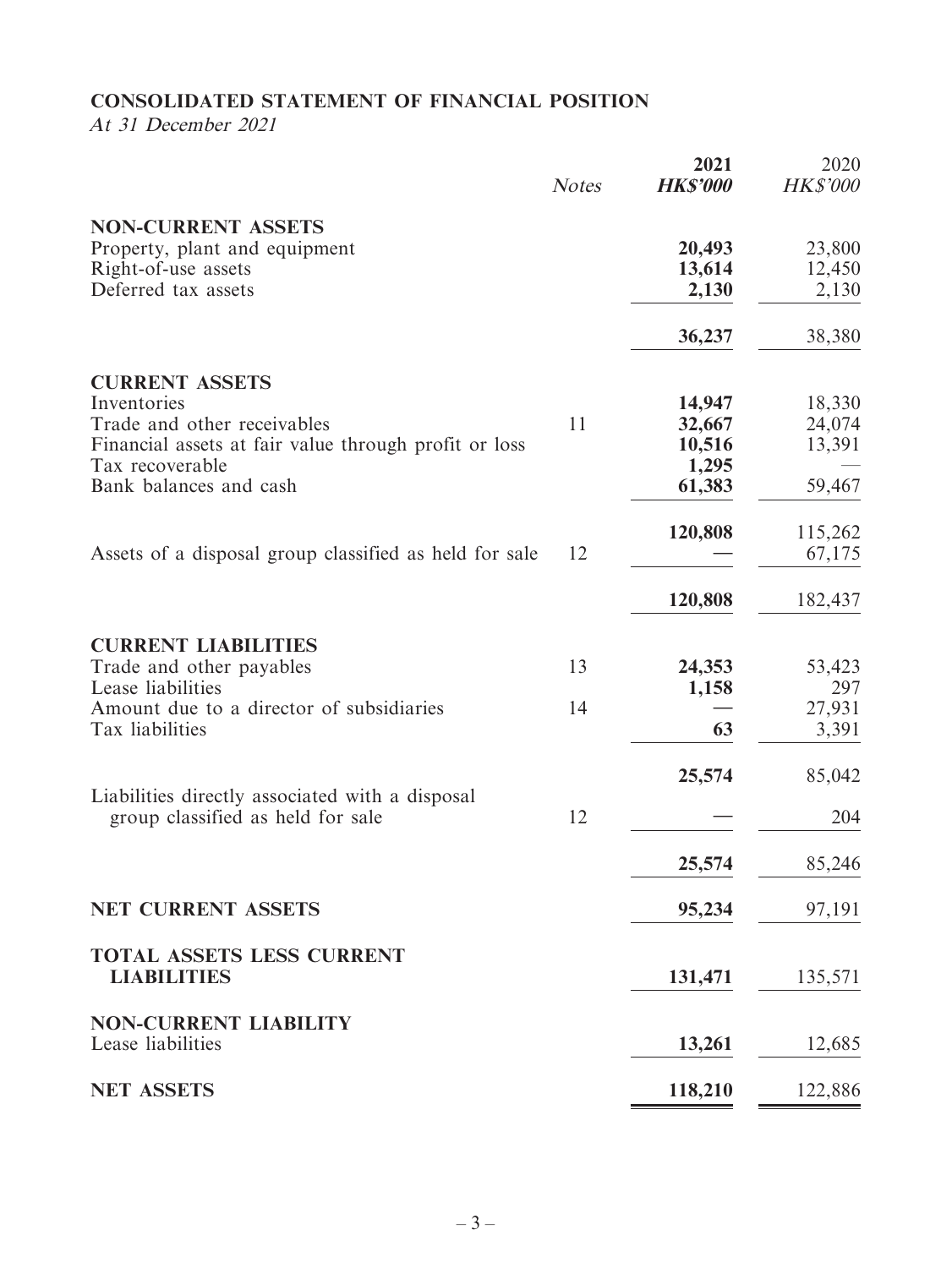|                                                                                               |              | 2021            | 2020            |
|-----------------------------------------------------------------------------------------------|--------------|-----------------|-----------------|
|                                                                                               | <b>Notes</b> | <b>HK\$'000</b> | <b>HK\$'000</b> |
| <b>CAPITAL AND RESERVES</b>                                                                   |              |                 |                 |
| Share capital                                                                                 |              | 32,692          | 32,692          |
| Reserves                                                                                      |              | 68,859          | 57,030          |
| Amount recognised in other comprehensive income<br>and accumulated in equity relating to non- |              |                 |                 |
| current assets classified as held for sale                                                    | 12           |                 | 16,701          |
| Equity attributable to owners of the Company                                                  |              | 101,551         | 106,423         |
| Non-controlling interests                                                                     |              | 16,659          | 16,463          |
| <b>TOTAL EQUITY</b>                                                                           |              | 118,210         | 122,886         |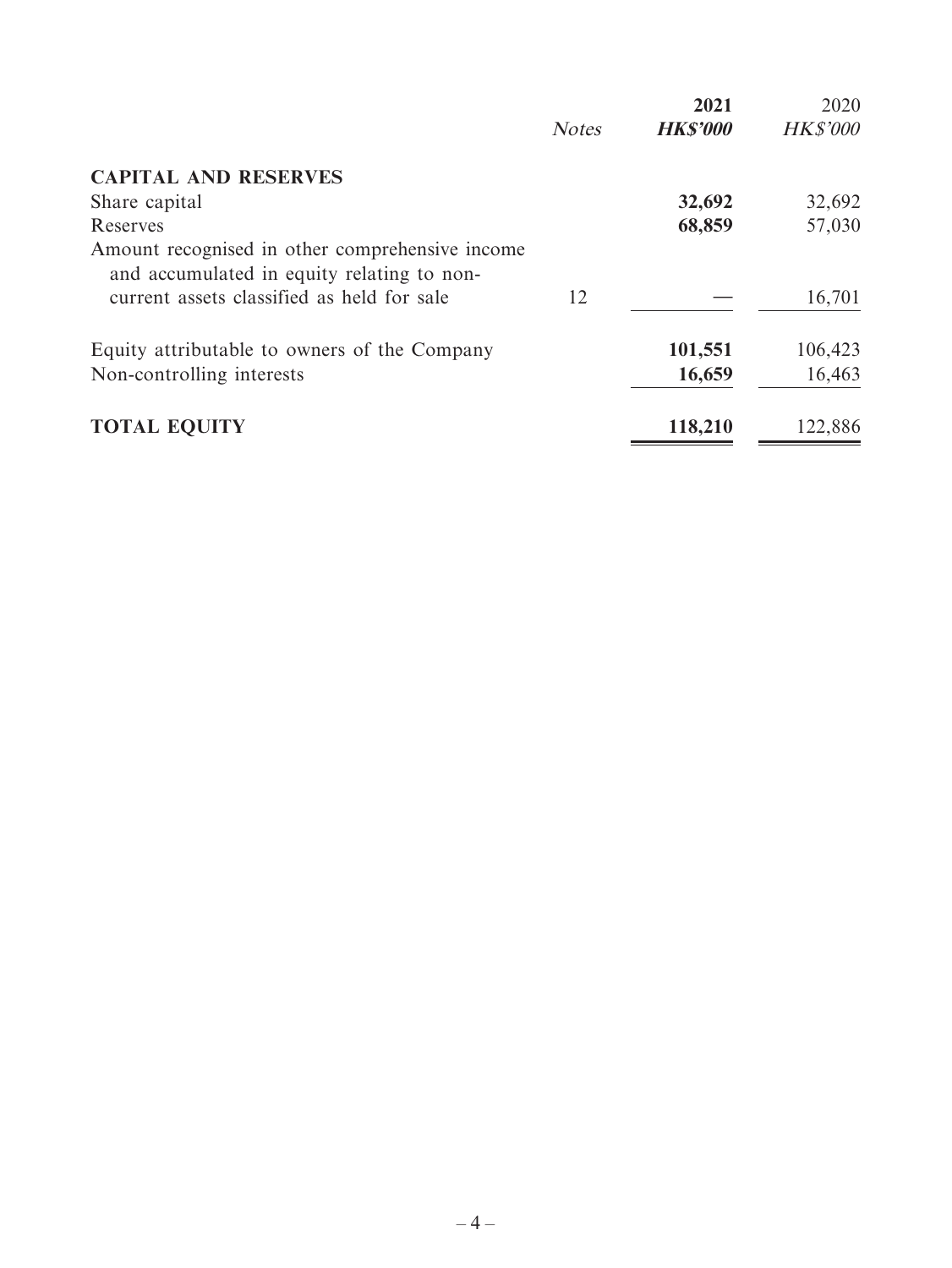#### **NOTES TO THE FINANCIAL STATEMENTS**

For the year ended 31 December 2021

#### **1. BASIS OF PREPARATION**

The consolidated financial statements have been prepared in accordance with Hong Kong Financial Reporting Standards ("HKFRSs") issued by the Hong Kong Institute of Certified Public Accountants (the "HKICPA"). In addition, the consolidated financial statements include applicable disclosures required by the Rules Governing the Listing of Securities on The Stock Exchange of Hong Kong Limited (the "Listing Rules") and by the Hong Kong Companies Ordinance.

The consolidated financial statements have been prepared under the historical cost basis except for certain financial instruments that are measured at fair value at the end of each reporting period. Historical cost is generally based on fair value of the consideration given in exchange for goods and services.

The principal activities of the Group are the manufacture and sale of novelties, decoration and toy products.

The consolidated financial statements are presented in Hong Kong dollars ("HK\$"), which is the same as the functional currency of the Company.

#### **2. APPLICATION OF NEW AND AMENDMENTS TO HKFRSs**

#### **Amendments to HKFRSs that are mandatorily effective for the current year**

In the current year, the Group has applied the following amendments to HKFRSs issued by the HKICPA for the first time, which are mandatorily effective for the annual periods beginning on 1 January 2021 for the preparation of the consolidated financial statements:

| Amendment to HKFRS 16           | Covid-19-Related Rent Concessions          |
|---------------------------------|--------------------------------------------|
| Amendments to HKFRS 9, HKAS 39, | Interest Rate Benchmark Reform $-$ Phase 2 |
| HKFRS 7. HKFRS 4 and HKFRS 16   |                                            |

The application of the amendments to HKFRSs in the current year has had no material impact on the Group's financial positions and performance for the current and prior years and/or on the disclosures set out in these consolidated financial statements.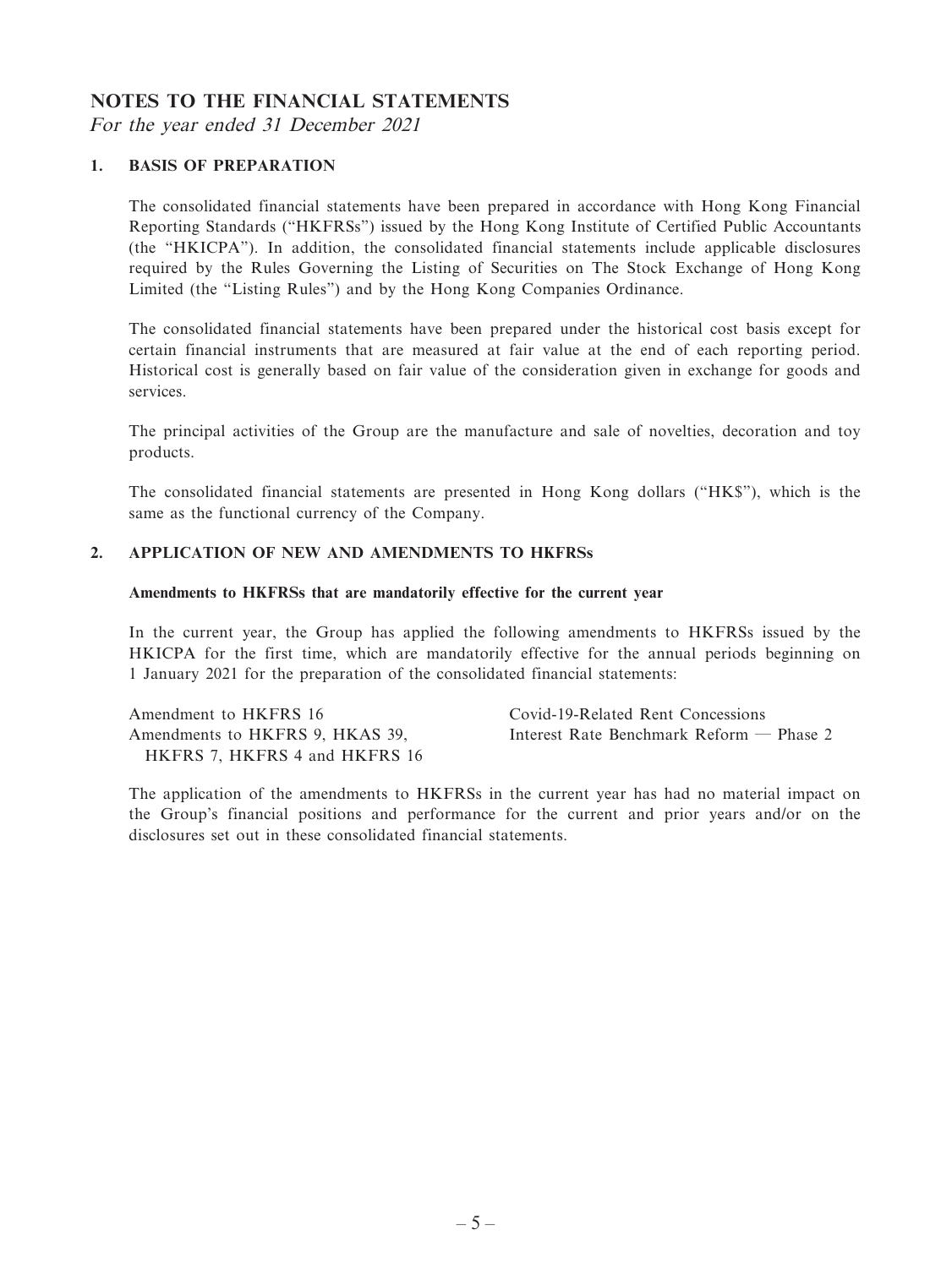#### **New and amendments to HKFRSs in issue but not yet effective**

The Group has not early applied the following new and amendments to HKFRSs that have been issued but are not yet effective:

| HKFRS 17                          | Insurance Contracts and the related Amendments <sup>3</sup>                                      |
|-----------------------------------|--------------------------------------------------------------------------------------------------|
| Amendment to HKFRS 16             | Covid-19-Related Rent Concessions beyond 30 June 2021 <sup>1</sup>                               |
| Amendments to HKFRS 3             | Reference to the Conceptual Framework <sup>2</sup>                                               |
| Amendments to HKFRS 10            | Sale or Contribution of Assets between an Investor and its                                       |
| and HKAS 28                       | Associate or Joint Venture <sup>4</sup>                                                          |
| Amendments to HKAS 1              | Classification of Liabilities as Current or Non-current and related                              |
|                                   | amendments to Hong Kong Interpretation $5(2020)^3$                                               |
| Amendments to HKAS 1 and          | Disclosure of Accounting Policies <sup>3</sup>                                                   |
| <b>HKFRS</b> Practice Statement 2 |                                                                                                  |
| Amendments to HKAS 8              | Definition of Accounting Estimates <sup>3</sup>                                                  |
| Amendments to HKAS 12             | Deferred Tax related to Assets and Liabilities arising from a Single<br>Transaction <sup>3</sup> |
| Amendments to HKAS 16             | Property, Plant and Equipment — Proceeds before Intended Use <sup>2</sup>                        |
| Amendments to HKAS 37             | Onerous Contracts — Cost of Fulfilling a Contract <sup>2</sup>                                   |
| Amendments to HKFRSs              | Annual improvements to HKFRSs 2018-2020 <sup>2</sup>                                             |

1 Effective for annual periods beginning on or after 1 April 2021.

- 2 Effective for annual periods beginning on or after 1 January 2022.
- 3 Effective for annual periods beginning on or after 1 January 2023.
- 4 Effective date to be determined.

The management of the Group anticipates that the application of these new and amendments to HKFRSs will have no material impact on the Group's consolidated financial statements in the foreseeable future.

#### **3. REVENUE**

Revenue represents the amounts received and receivable for goods sold by the Group to external customers, less returns and trade discounts during the year.

|                                                                                                                                              | 2021            | 2020            |
|----------------------------------------------------------------------------------------------------------------------------------------------|-----------------|-----------------|
|                                                                                                                                              | <b>HK\$'000</b> | <b>HK\$'000</b> |
| Revenue from contracts with customers recognised at a point<br>in time under HKFRS 15 Revenue from Contracts with<br>Customers ("HKFRS 15"): |                 |                 |
| Novelties and decoration products                                                                                                            | 6,933           | 9.926           |
| Toy products                                                                                                                                 | 179,278         | 152,115         |
|                                                                                                                                              | 186,211         | 162.041         |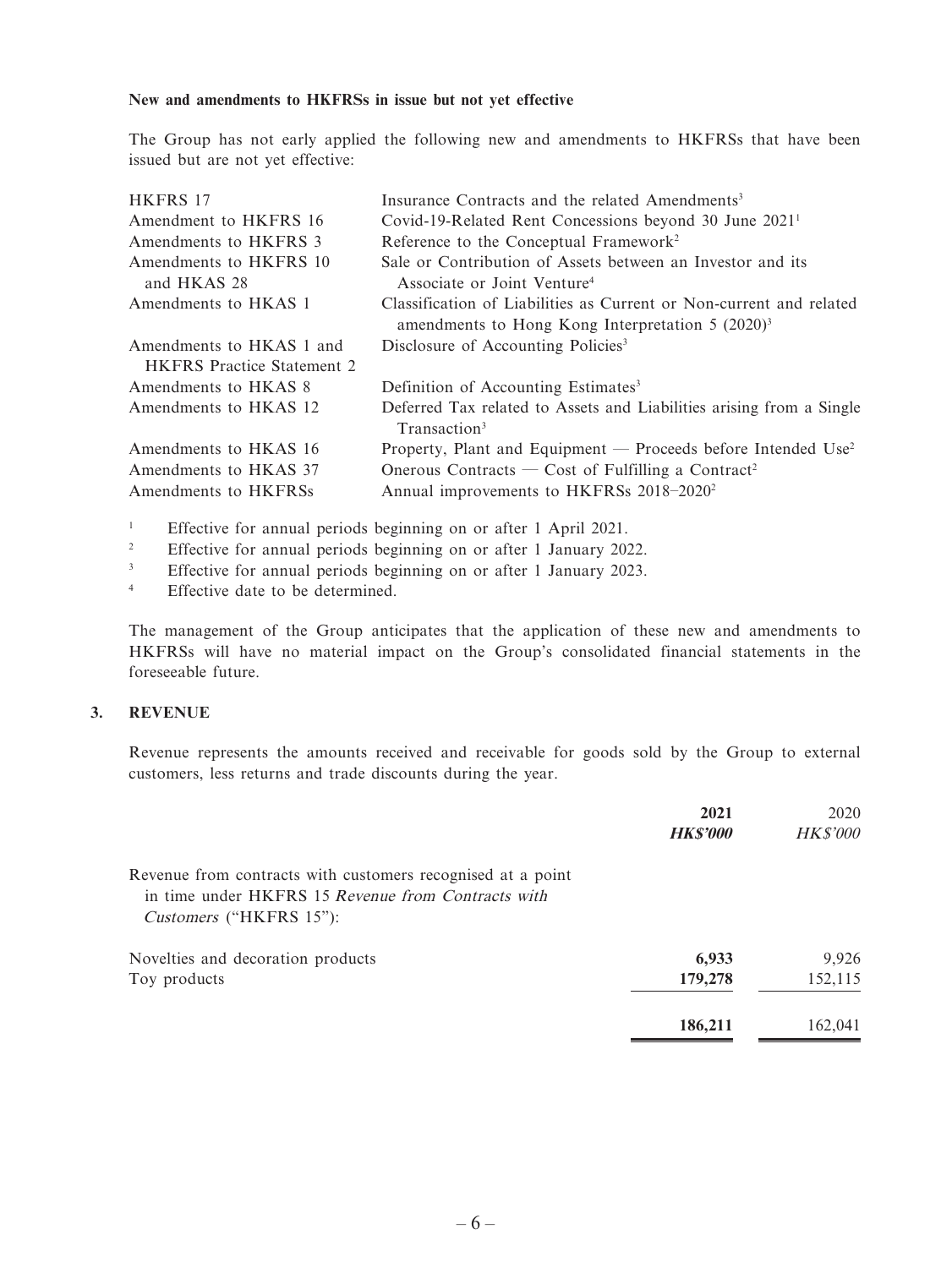#### **4. SEGMENTS REPORTING**

For management purposes, the Group is currently organised into two operating segments, namely the manufacture and sale of novelties and decoration products and the manufacture and sale of toy products.

The following is an analysis of the Group's revenue and results by reportable segments:

**2021**

|                                                                                  | <b>Novelties and</b><br>decoration<br>products<br><b>HK\$'000</b> | Toy products<br><b>HKS'000</b> | Consolidated<br><b>HK\$'000</b> |
|----------------------------------------------------------------------------------|-------------------------------------------------------------------|--------------------------------|---------------------------------|
| <b>REVENUE</b>                                                                   |                                                                   |                                |                                 |
| External sales and total revenue                                                 | 6,933                                                             | 179,278                        | 186,211                         |
| <b>RESULT</b>                                                                    |                                                                   |                                |                                 |
| Segment results                                                                  | (3,060)                                                           | 14,513                         | 11,453                          |
| Loss on disposal of financial assets at fair value                               |                                                                   |                                |                                 |
| through profit or loss ("FVTPL")<br>Fair value loss on financial assets at FVTPL |                                                                   |                                | (531)                           |
| Unallocated corporate expenses, net                                              |                                                                   |                                | (1,694)<br>(11,689)             |
| Finance costs                                                                    |                                                                   |                                | (924)                           |
| Loss before tax                                                                  |                                                                   |                                | (3, 385)                        |
| Income tax expense                                                               |                                                                   |                                | (1, 482)                        |
| Loss for the year                                                                |                                                                   |                                | (4, 867)                        |
|                                                                                  | <b>Novelties and</b>                                              |                                |                                 |
|                                                                                  | decoration                                                        |                                |                                 |
|                                                                                  | products<br><b>HK\$'000</b>                                       | Toy products<br><b>HKS'000</b> | Consolidated<br><b>HKS'000</b>  |
| <b>ASSETS</b>                                                                    |                                                                   |                                |                                 |
| Segment assets                                                                   | 27,438                                                            | 115,252                        | 142,690                         |
| Unallocated corporate assets                                                     |                                                                   |                                | 14,355                          |
| Consolidated total assets                                                        |                                                                   |                                | 157,045                         |
| <b>LIABILITIES</b>                                                               |                                                                   |                                |                                 |
| Segment liabilities                                                              | 6,558                                                             | 30,897                         | 37,455                          |
| Unallocated corporate liabilities                                                |                                                                   |                                | 1,380                           |
| Consolidated total liabilities                                                   |                                                                   |                                | 38,835                          |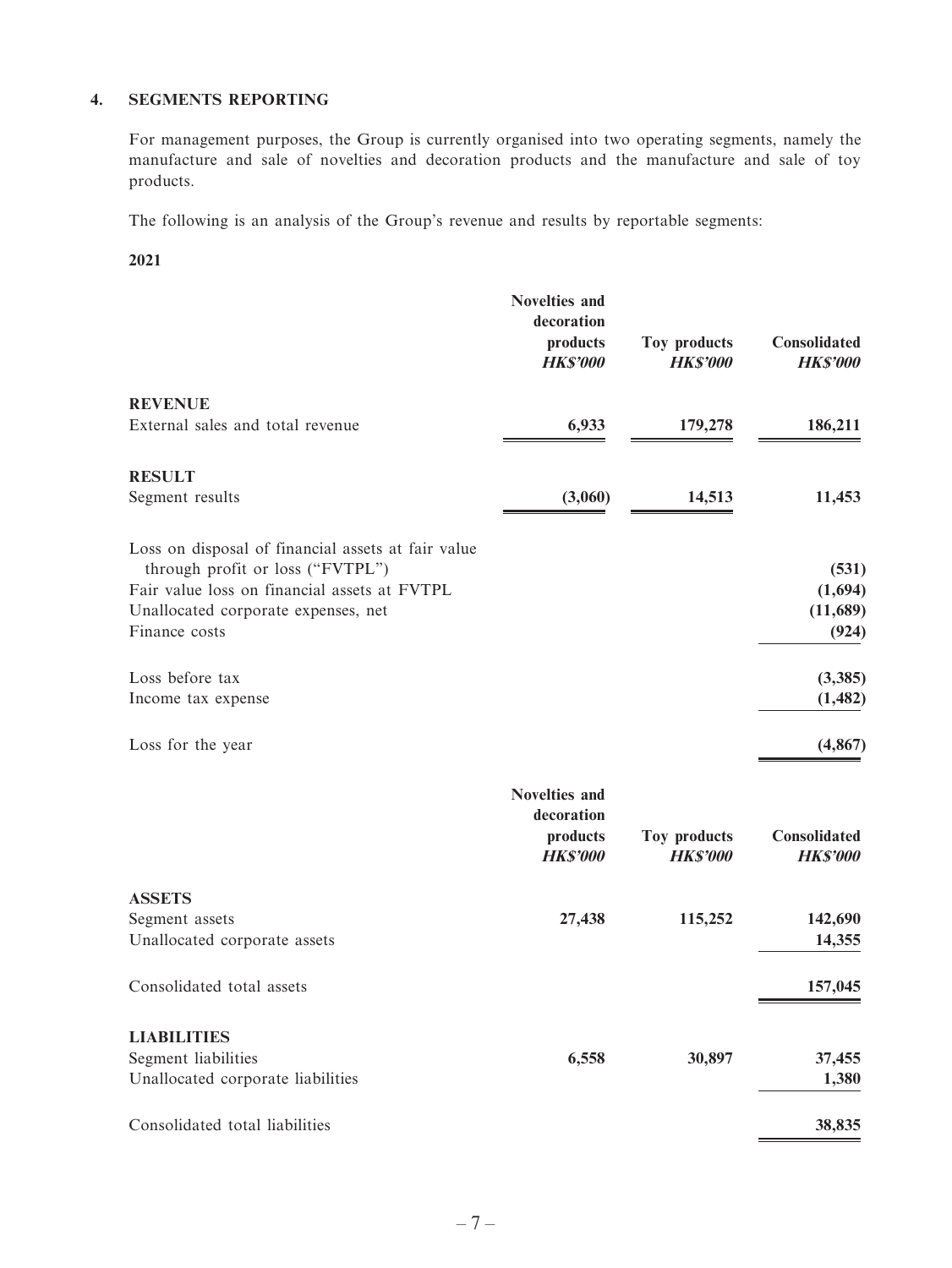|                                                  | Novelties and<br>decoration<br>products<br><b>HKS'000</b> | Toy products<br><b>HKS'000</b> | <b>Unallocated</b><br><b>HKS'000</b> | <b>Consolidated</b><br><b>HKS'000</b> |
|--------------------------------------------------|-----------------------------------------------------------|--------------------------------|--------------------------------------|---------------------------------------|
| Additions of property, plant<br>and equipment    | 432                                                       | 1,823                          | 19                                   | 2,274                                 |
| Depreciation of property, plant<br>and equipment | 159                                                       | 5,757                          | 191                                  | 6,107                                 |

**2020**

|                                               | Novelties and<br>decoration<br>products<br><b>HK\$'000</b> | Toy products<br><b>HK\$'000</b> | Consolidated<br><b>HK\$'000</b> |
|-----------------------------------------------|------------------------------------------------------------|---------------------------------|---------------------------------|
| <b>REVENUE</b>                                |                                                            |                                 |                                 |
| External sales and total revenue              | 9,926                                                      | 152,115                         | 162,041                         |
| <b>RESULT</b>                                 |                                                            |                                 |                                 |
| Segment results                               | (4,247)                                                    | 17,358                          | 13,111                          |
| Gain on disposal of financial assets at FVTPL |                                                            |                                 | 37                              |
| Fair value gain on financial assets at FVTPL  |                                                            |                                 | 529                             |
| Impairment loss on property, plant and        |                                                            |                                 |                                 |
| equipment                                     |                                                            |                                 | (2, 458)                        |
| Fair value loss on an investment property     |                                                            |                                 | (3,571)                         |
| Unallocated corporate expenses, net           |                                                            |                                 | (13, 022)                       |
| Finance costs                                 |                                                            |                                 | (2,632)                         |
| Loss before tax                               |                                                            |                                 | (8,006)                         |
| Income tax expense                            |                                                            |                                 | (5, 123)                        |
| Loss for the year                             |                                                            |                                 | (13, 129)                       |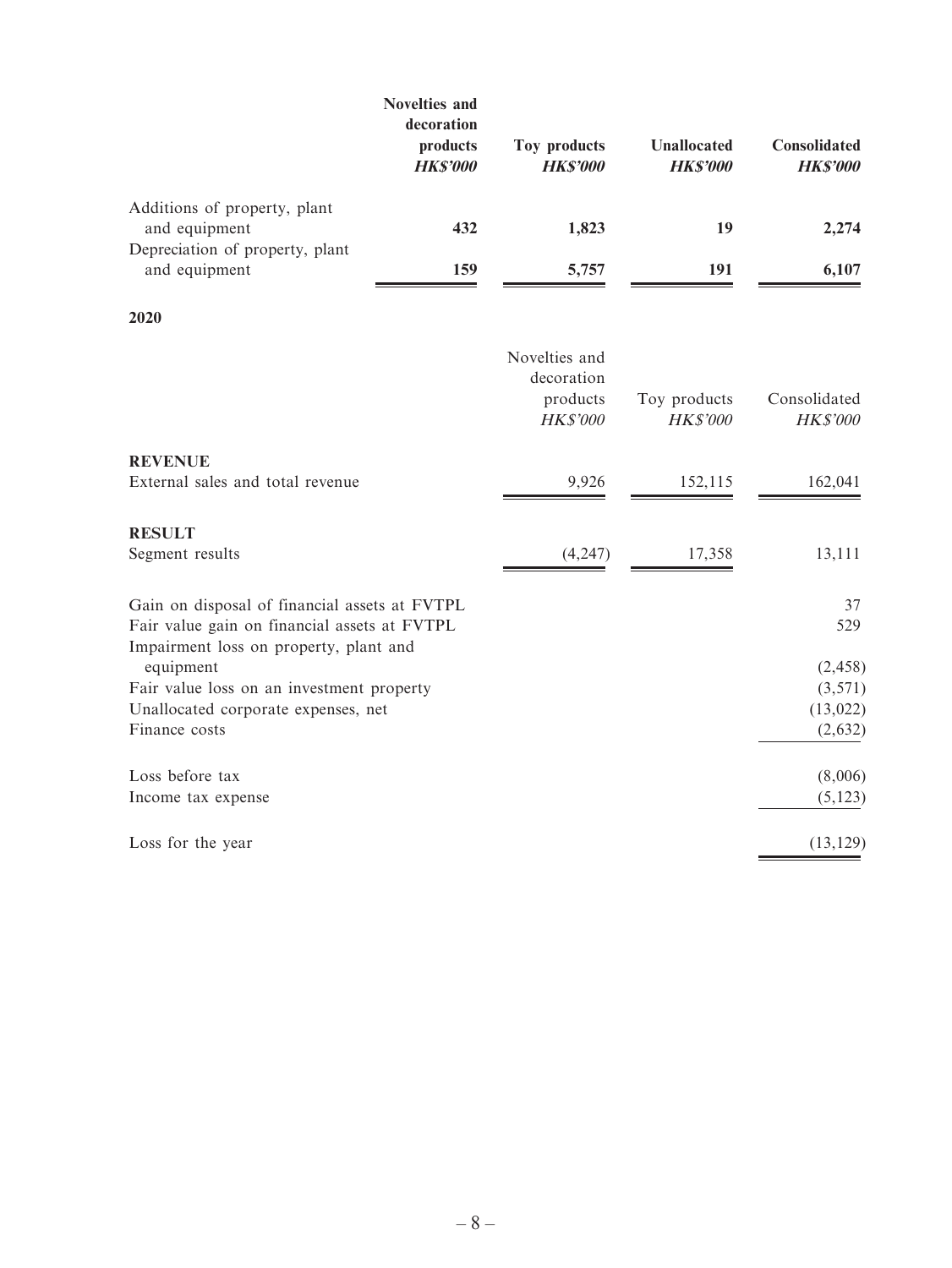|                                   |                             | Novelties and<br>decoration |              |                 |
|-----------------------------------|-----------------------------|-----------------------------|--------------|-----------------|
|                                   |                             | products                    | Toy products | Consolidated    |
|                                   |                             | HK\$'000                    | HK\$'000     | <b>HK\$'000</b> |
| <b>ASSETS</b>                     |                             |                             |              |                 |
| Segment assets                    |                             | 19,900                      | 105,990      | 125,890         |
| Unallocated corporate assets      |                             |                             |              | 94,927          |
| Consolidated total assets         |                             |                             |              | 220,817         |
| <b>LIABILITIES</b>                |                             |                             |              |                 |
| Segment liabilities               |                             | 15,303                      | 54,669       | 69,972          |
| Unallocated corporate liabilities |                             |                             |              | 27,959          |
| Consolidated total liabilities    |                             |                             |              | 97,931          |
|                                   | Novelties and<br>decoration |                             |              |                 |
|                                   | products                    | Toy products                | Unallocated  | Consolidated    |
|                                   | HK\$'000                    | HK\$'000                    | HK\$'000     | HK\$'000        |
| Additions of property, plant      |                             |                             |              |                 |
| and equipment                     |                             | 2,031                       | 48           | 2,079           |
| Depreciation of property, plant   |                             |                             |              |                 |
| and equipment                     | 323                         | 4,827                       | 3,289        | 8,439           |
| Depreciation of right-of-use      |                             |                             |              |                 |
| assets                            | 604                         |                             | 53           | 657             |
| Interest income                   | 26                          | 38                          | 139          | 203             |
| Impairment loss on property,      |                             |                             |              |                 |
| plant and equipment               |                             |                             | 2,458        | 2,458           |
| Fair value loss on an             |                             |                             |              |                 |
| investment property               |                             |                             | 3,571        | 3,571           |

Segment result represents the result produced by each segment without allocation of central administration costs including directors' salaries, other income, finance costs, gain/loss on disposal of financial assets at FVTPL, fair value gain/loss on financial assets at FVTPL, loss on deregistration of a subsidiary, gain on disposal of subsidiaries, and income tax expense. This is the measure reported to the chief operating decision maker for the purposes of resource allocation and assessment of segment performance.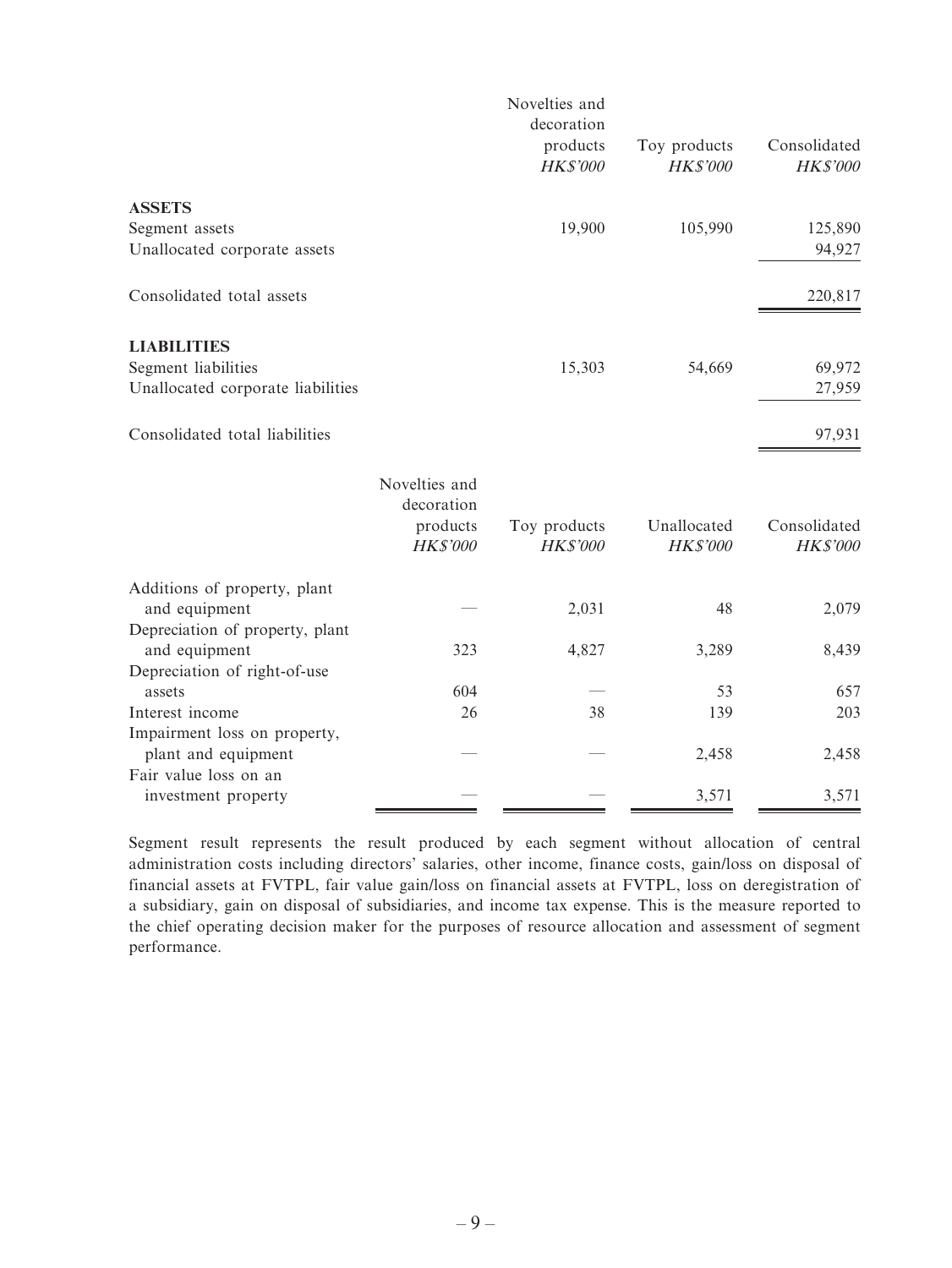For the purposes of monitoring segment performance and allocating resources between segments:

- all assets are allocated to operating segments other than certain financial assets, which are held for central administrative purpose. Assets used jointly by segments are allocated on the basis of the revenues earned by individual segments; and
- all liabilities are allocated to operating segments other than certain financial liabilities incurred for central administrative purpose. Liabilities for segments which are jointly liable are allocated in proportion to segment assets.

#### **Geographical Information**

The Group's revenue from external customers by location of customers are detailed below:

|                             | 2021<br><b>HK\$'000</b> | 2020<br><b>HK\$'000</b> |
|-----------------------------|-------------------------|-------------------------|
| Hong Kong                   | 9,301                   | 6,105                   |
| Europe                      | 16,131                  | 11,780                  |
| United States of America    | 25,097                  | 10,852                  |
| Asia (other than Hong Kong) | 133,597                 | 132,466                 |
| Others                      | 2,085                   | 838                     |
|                             | 186,211                 | 162,041                 |

The following is an analysis of the carrying amount of segment assets and additions to non-current assets, analysed by the geographical area in where the assets are located:

|                                         | Carrying amount<br>of segment assets |                         | <b>Additions to</b><br>non-current assets |                         |
|-----------------------------------------|--------------------------------------|-------------------------|-------------------------------------------|-------------------------|
|                                         | 2021<br><b>HK\$'000</b>              | 2020<br><i>HK\$'000</i> | 2021<br><b>HKS'000</b>                    | 2020<br><b>HK\$'000</b> |
| Hong Kong<br>People's Republic of China | 101,514                              | 147,487                 | 208                                       | 48                      |
| ("PRC")                                 | 55,531                               | 73,330                  | 2,066                                     | 2,031                   |
|                                         | 157,045                              | 220,817                 | 2,274                                     | 2,079                   |

Note: Non-current assets excluded defined tax assets and right-of-use assets.

#### **Information about major customers**

Included in revenue arising from sales of toy products of approximately HK\$179,278,000 (2020: HK\$152,115,000) is revenue of approximately HK\$168,780,000 (2020: HK\$141,514,000) arising from sales to the Group's largest customer, representing approximately 91% (2020: 87%) of the total revenue. No other single customer contribute 10% or more to the Group's revenue.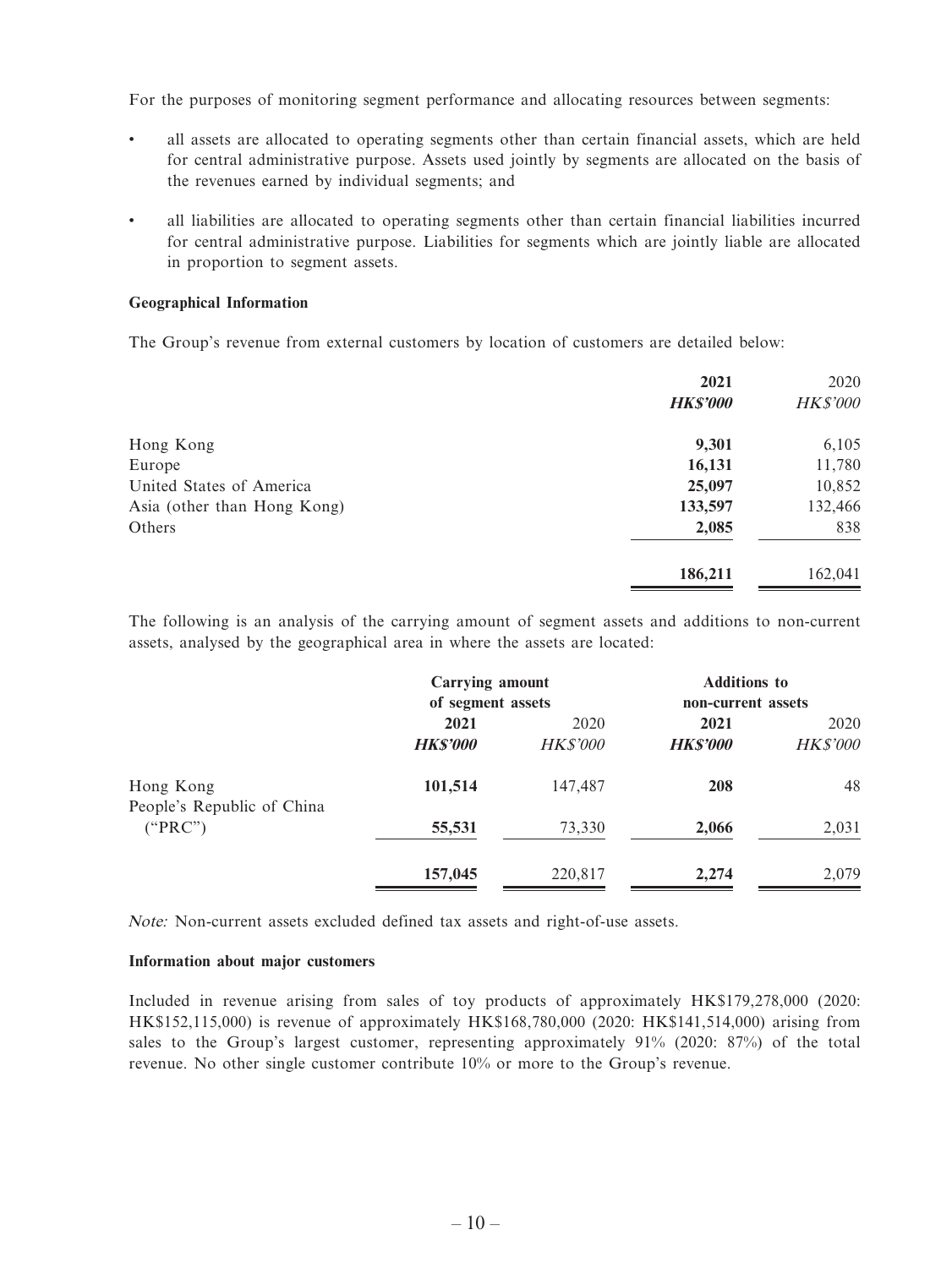#### **5. OTHER INCOME, GAINS AND LOSSES, NET**

|                                                      | 2021<br><b>HKS'000</b> | 2020<br><b>HK\$'000</b> |
|------------------------------------------------------|------------------------|-------------------------|
|                                                      |                        |                         |
| Interest income                                      |                        |                         |
| - bank deposits                                      | 24                     | 203                     |
| - financial assets at FVTPL                          | 295                    |                         |
| Rental income                                        |                        | 840                     |
| Scrap sales (Note)                                   | 1,969                  | 550                     |
| Gain on disposal of property, plant and equipment    | 23                     | 25                      |
| Gain on disposal of subsidiaries                     | 249                    |                         |
| Loss on deregistration of a subsidiary               | (2,021)                |                         |
| Property, plant and equipment written off            |                        | (1)                     |
| Expected credit loss ("ECL") on other receivables    | (22)                   |                         |
| (Loss) gain on disposal of financial assets at FVTPL | (531)                  | 37                      |
| Fair value (loss) gain on financial assets at FVTPL  | (1,694)                | 529                     |
| Net foreign exchange losses                          | (1, 427)               | (3,000)                 |
| Gain on termination of a lease                       |                        | 27                      |
| Tooling income (Note)                                | 689                    | 921                     |
| Transportation income (Note)                         | 82                     | 88                      |
| Subsidies income from the PRC government             | 261                    | 897                     |
| Laboratory testing income (Note)                     | 202                    | 375                     |
| Others                                               | 584                    | 117                     |
|                                                      | (1, 317)               | 1,608                   |

Note: These income are the revenue from contracts with customers recognised at a point in time under HKFRS 15.

#### **6. FINANCE COSTS**

|                                          | 2021            | 2020            |
|------------------------------------------|-----------------|-----------------|
|                                          | <b>HK\$'000</b> | <b>HK\$'000</b> |
| Effective interest expenses on:          |                 |                 |
| Bank borrowings                          |                 | 114             |
| Lease liabilities                        | 778             | 780             |
| Amount due to a director of subsidiaries | 146             | 1,738           |
|                                          | 924             | 2,632           |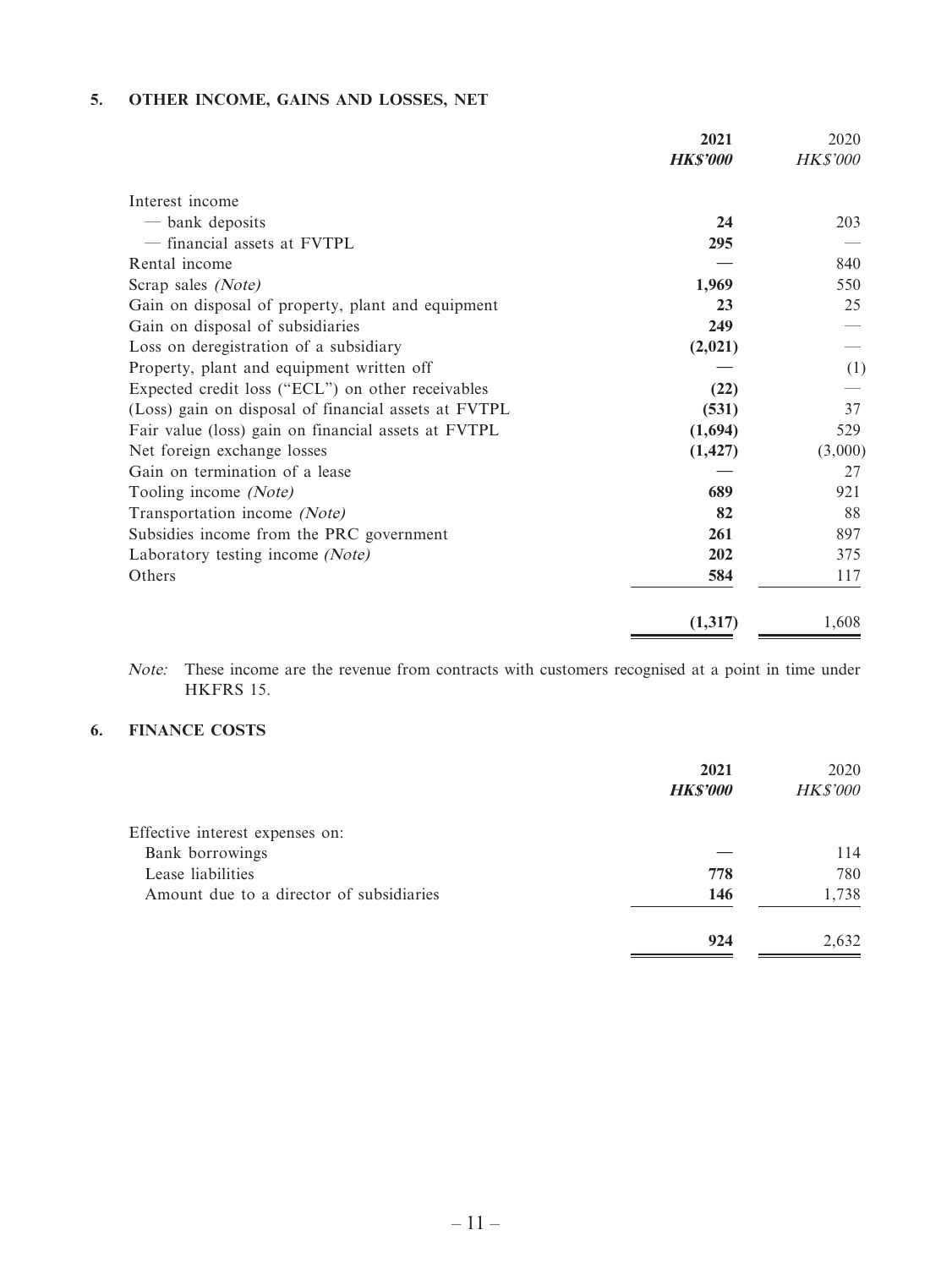### **7. LOSS BEFORE TAX**

|                                                                  | 2021<br><b>HK\$'000</b> | 2020<br><b>HK\$'000</b> |
|------------------------------------------------------------------|-------------------------|-------------------------|
| Loss before tax has been arrived at after charging (crediting):  |                         |                         |
| Auditor's remuneration                                           | 1,075                   | 1,075                   |
| Cost of inventories recognised as an expense                     | 38,275                  | 34,882                  |
| Depreciation of property, plant and equipment                    | 6,107                   | 8,439                   |
| Depreciation of right-of-use assets                              | 1,322                   | 657                     |
| Expenses related to disposal of subsidiaries                     | 43                      | 496                     |
| Short-term operating lease rentals in respect of rented premises | 651                     | 952                     |
| Gross rental income from investment property                     |                         | (815)                   |
| Less: Direct operating expenses incurred for investment property |                         |                         |
| that generated rental income during the year                     |                         | 81                      |
|                                                                  |                         | (734)                   |
| Staff costs (including directors' emoluments)                    |                         |                         |
| - Salaries, allowances and retirement benefits scheme            |                         |                         |
| contributions                                                    | 89,010                  | 81,320                  |
| - Government grants under Employment Support Scheme              |                         | (1,233)                 |
| 8.<br><b>INCOME TAX EXPENSE</b>                                  |                         |                         |
|                                                                  | 2021                    | 2020                    |
|                                                                  | <b>HK\$'000</b>         | <b>HK\$'000</b>         |
| Current tax:                                                     |                         |                         |
| Hong Kong Profits Tax                                            | 1,530                   | 3,366                   |
| PRC Enterprise Income Tax                                        | 93                      | 90                      |
|                                                                  |                         |                         |
|                                                                  | 1,623                   | 3,456                   |
|                                                                  |                         |                         |
| (Over) under provision in prior years:<br>Hong Kong Profits Tax  | (159)                   | 100                     |
| PRC Enterprise Income Tax                                        | 18                      | 9                       |
|                                                                  |                         |                         |
|                                                                  | (141)                   | 109                     |
|                                                                  |                         |                         |
| Deferred tax:                                                    |                         |                         |
| Current year                                                     |                         | 1,558                   |
| Total income tax expense recognised in profit or loss            | 1,482                   | 5,123                   |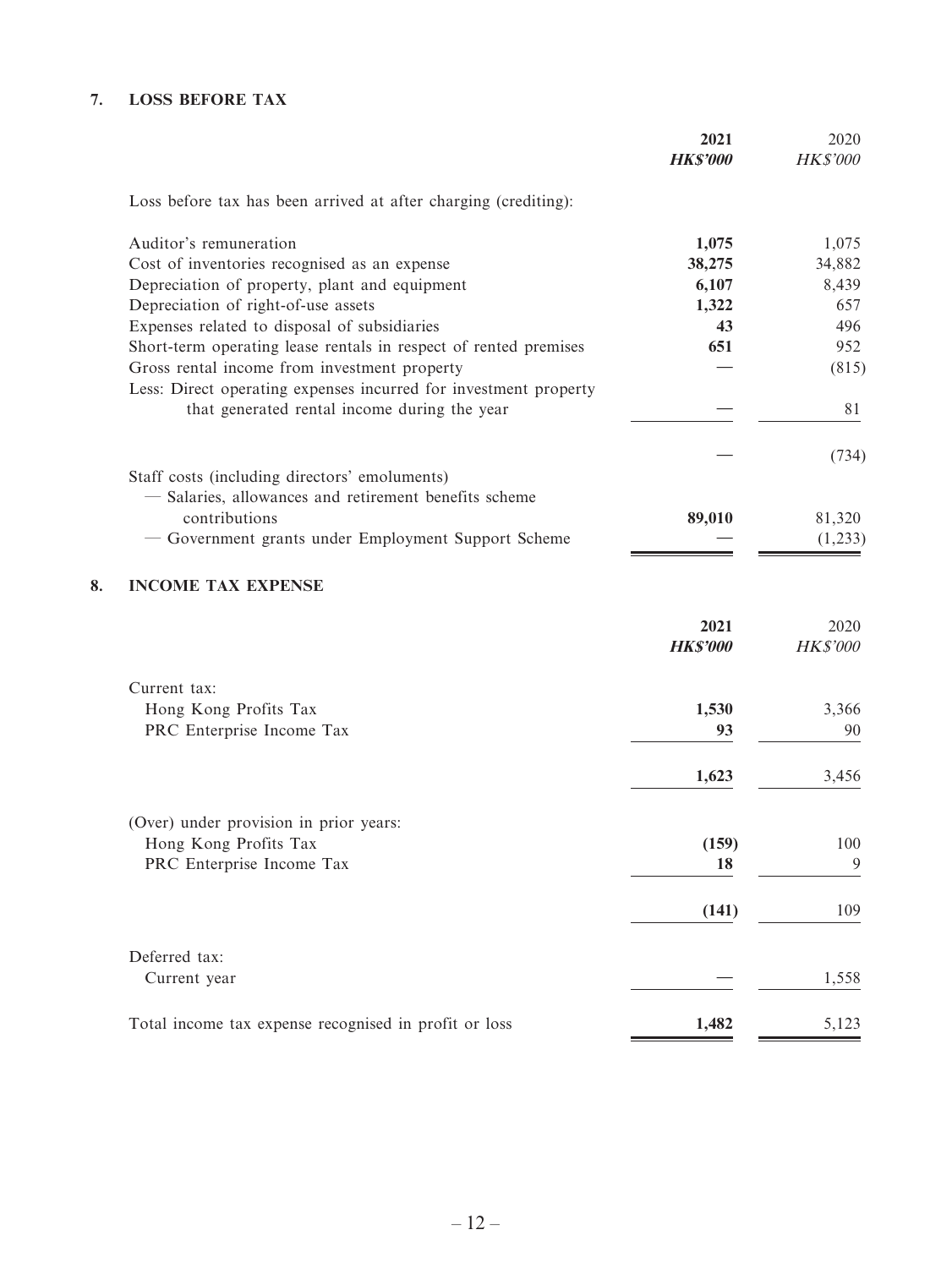Under the two-tiered profits tax rates regime of Hong Kong Profits Tax, the first HK\$2 million of profits of the qualifying group entity will be taxed at 8.25% (2020: 8.25%), and profits above HK\$2 million will be taxed at 16.5% (2020: 16.5%). The profits of group entities not qualifying for the twotiered profits tax rates regime will continue to be taxed at a flat rate of 16.5% (2020: 16.5%). Accordingly, the Hong Kong Profits Tax of the qualifying group entity is calculated at 8.25% (2020: 8.25%) on the first HK\$2 million of the estimated assessable profits and at 16.5% (2020: 16.5%) on the estimated assessable profits above HK\$2 million.

Under the Law of the PRC on Enterprise Income Tax (the "EIT Law") and Implementation Regulation of the EIT Law, the tax rate of the PRC subsidiaries is 25% for both years.

#### **9. DIVIDENDS**

The Board does not recommend the payment of a final dividend for the years ended 31 December 2021 and 2020.

#### **10. LOSS PER SHARE**

The calculation of the basic and diluted loss per share is based on the Group's loss for the year attributable to owners of the Company of approximately HK\$6,520,000 (2020: HK\$15,801,000) and the number of ordinary shares in issue of 326,923,607 (2020: 326,923,607).

Diluted loss per share for the years ended 31 December 2021 and 2020 was the same as basic loss per share as there were no dilutive potential ordinary shares in issue for both years.

#### **11. TRADE AND OTHER RECEIVABLES**

|                                    | 2021            | 2020            |
|------------------------------------|-----------------|-----------------|
|                                    | <b>HK\$'000</b> | <b>HK\$'000</b> |
| Trade receivables                  | 28,454          | 20,123          |
| Less: ECL on trade receivables     | (79)            | (79)            |
|                                    | 28,375          | 20,044          |
| Other receivables:                 |                 |                 |
| Prepayment                         | 948             | 860             |
| Rental, utility and other deposits | 929             | 399             |
| Cash deposit in broker's account   | 1,135           | 121             |
| Sundry debtors and others (Note)   | 1,302           | 2,650           |
| Less: ECL on interest receivables  | (22)            |                 |
|                                    | 4,292           | 4,030           |
|                                    | 32,667          | 24,074          |

Note: The balances mainly include value added tax refundable on export sales in the PRC.

The Group allows an average credit period of 60 days to its trade customers.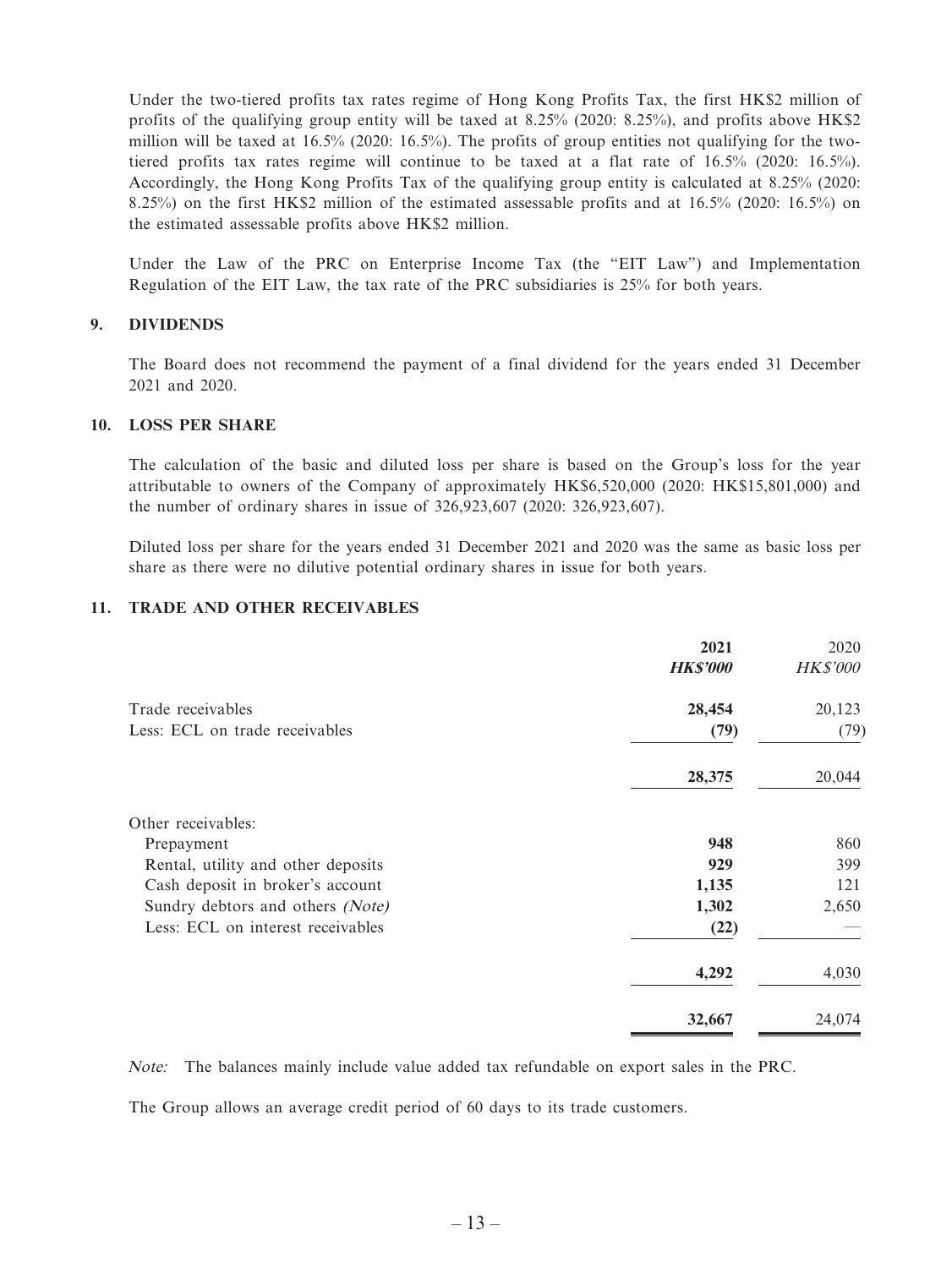The following is an aging analysis of the Group's trade receivables, presented based on invoice dates and net of allowance for ECL at the end of the reporting period:

| 2021            | 2020     |
|-----------------|----------|
| <b>HK\$'000</b> | HK\$'000 |
| 25,054          | 18,134   |
| 1,764           | 184      |
| 1,516           | 1,262    |
| 41              | 464      |
| 28,375          | 20,044   |
|                 |          |

The following is an aging analysis of the Group's trade receivables that were past due but not impaired at the end of the reporting period:

|               | 2021<br><b>HK\$'000</b> | 2020<br><b>HK\$'000</b> |
|---------------|-------------------------|-------------------------|
| Overdue by:   |                         |                         |
| $0 - 60$ days | 4,170                   | 5,983                   |
| $61-90$ days  | 1,516                   | 1,262                   |
| $91-120$ days | 41                      | 464                     |
|               | 5,727                   | 7,709                   |

The movements in the allowance for ECL on trade and other receivables:

|                                                                                      | 2021<br><b>HKS'000</b> | 2020<br><b>HK\$'000</b> |
|--------------------------------------------------------------------------------------|------------------------|-------------------------|
| Balance at the beginning of the year<br>Allowance for ECL recognised during the year | 79<br>22               | 79                      |
| Balance at the end of the year                                                       | 101                    | 79                      |

In determining the recoverability of a trade and other receivable, the Group considers any change in the credit quality of the trade and other receivable from the date credit was initially granted up to the end of the reporting period.

#### **12. DISPOSAL OF SUBSIDIARIES**

On 24 September 2020, Perfectech International (B.V.I.) Limited (the "Vendor"), a wholly-owned subsidiary of the Company, entered into a conditional sale and purchase agreement with Grand Oasis Ventures Limited (the "Purchaser") relating to disposal of the entire issued share capital of Perfect Skill Limited ("Perfect Skill"), an indirectly wholly-owned subsidiary of the Company, and all obligations, liabilities and debts owing or incurred by Perfect Skill to the Company (the "Disposal Group") by the Vendor to the Purchaser (the "Disposal") at a consideration of HK\$67,100,000 in cash. The Disposal was completed on 10 February 2021.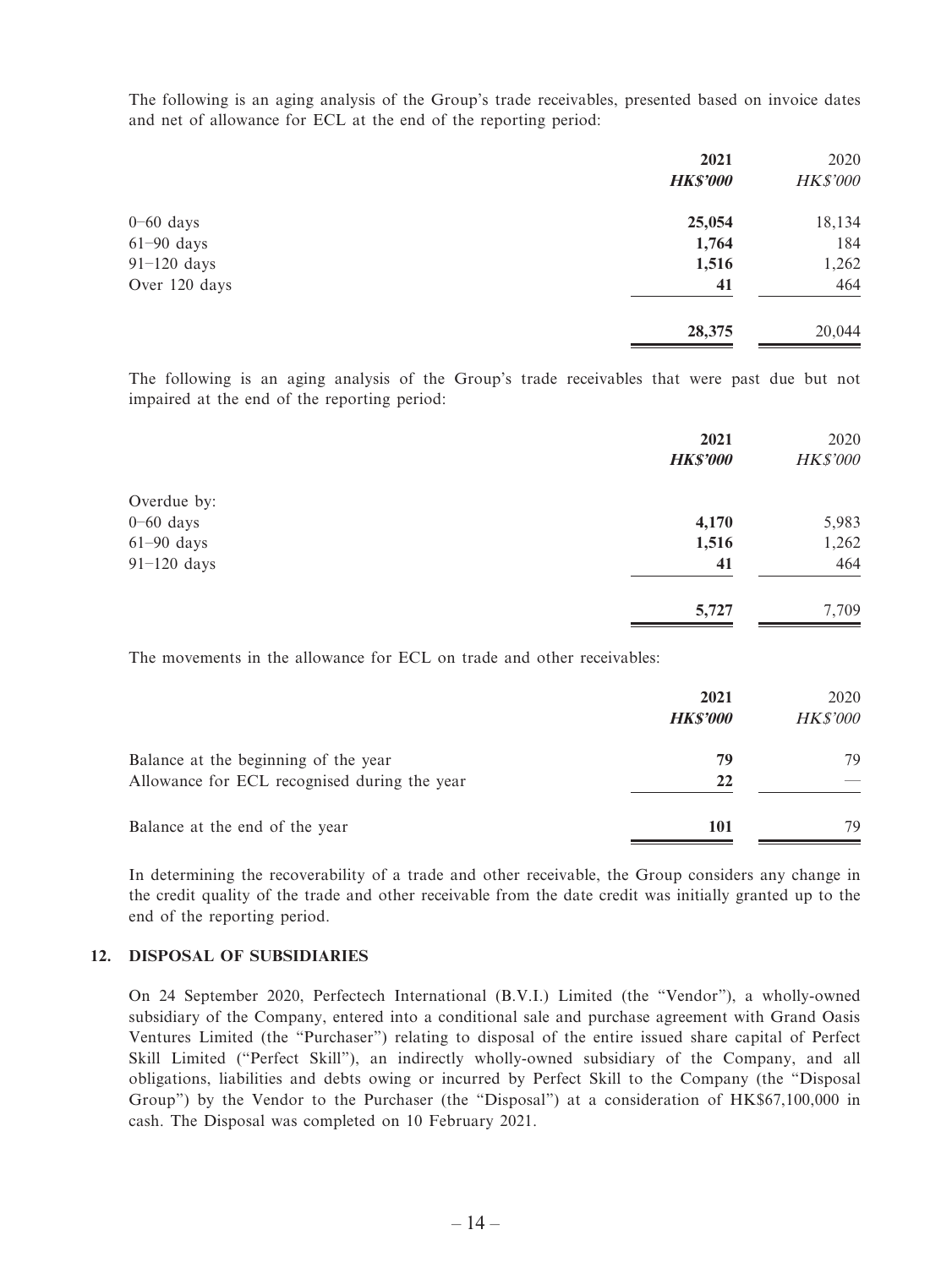The assets and liabilities of the Disposal Group as at date of the disposal were as follows:

|                               | ----v  |
|-------------------------------|--------|
| Net assets disposed of:       |        |
| Property, plant and equipment | 30,471 |
| Investment property           | 36,329 |
| Other receivables             | 41     |
| Bank balances and cash        | 334    |
|                               | 67,175 |
| Less:                         |        |
| Other payables                | (324)  |
|                               | 66,851 |

**HK\$'000**

The assets and liabilities attributable to the Disposal Group have been classified as a disposal group held for sale and are presented separately in the consolidated statement of financial position at 31 December 2020. The Disposal Group is included in the Group's unallocated corporate activities for segment reporting purposes for the year ended 31 December 2020.

Cumulative property revaluation reserve amounting to HK\$16,701,000 relating to the Disposal Group classified as held for sale has been separately presented in equity at 31 December 2020.

|                                             | <b>HK\$'000</b> |
|---------------------------------------------|-----------------|
| <b>Consideration received:</b>              |                 |
| Cash consideration                          | 67,100          |
| Gain on disposal of subsidiaries:           |                 |
| Consideration received                      | 67,100          |
| Carrying amounts of net assets derecognised | (66, 851)       |
|                                             | 249             |

An analysis of the net inflow of cash and cash equivalents in respect of the Disposal Group is as follows:

|                                               | <b>HKS'000</b> |
|-----------------------------------------------|----------------|
| Net cash inflow arising on the Disposal:      |                |
| Cash consideration                            | 67.100         |
| Less: deposit received                        | (26, 386)      |
| bank balances and cash disposed of            | (334)          |
| Net inflow of cash in respect of the Disposal | 40.380         |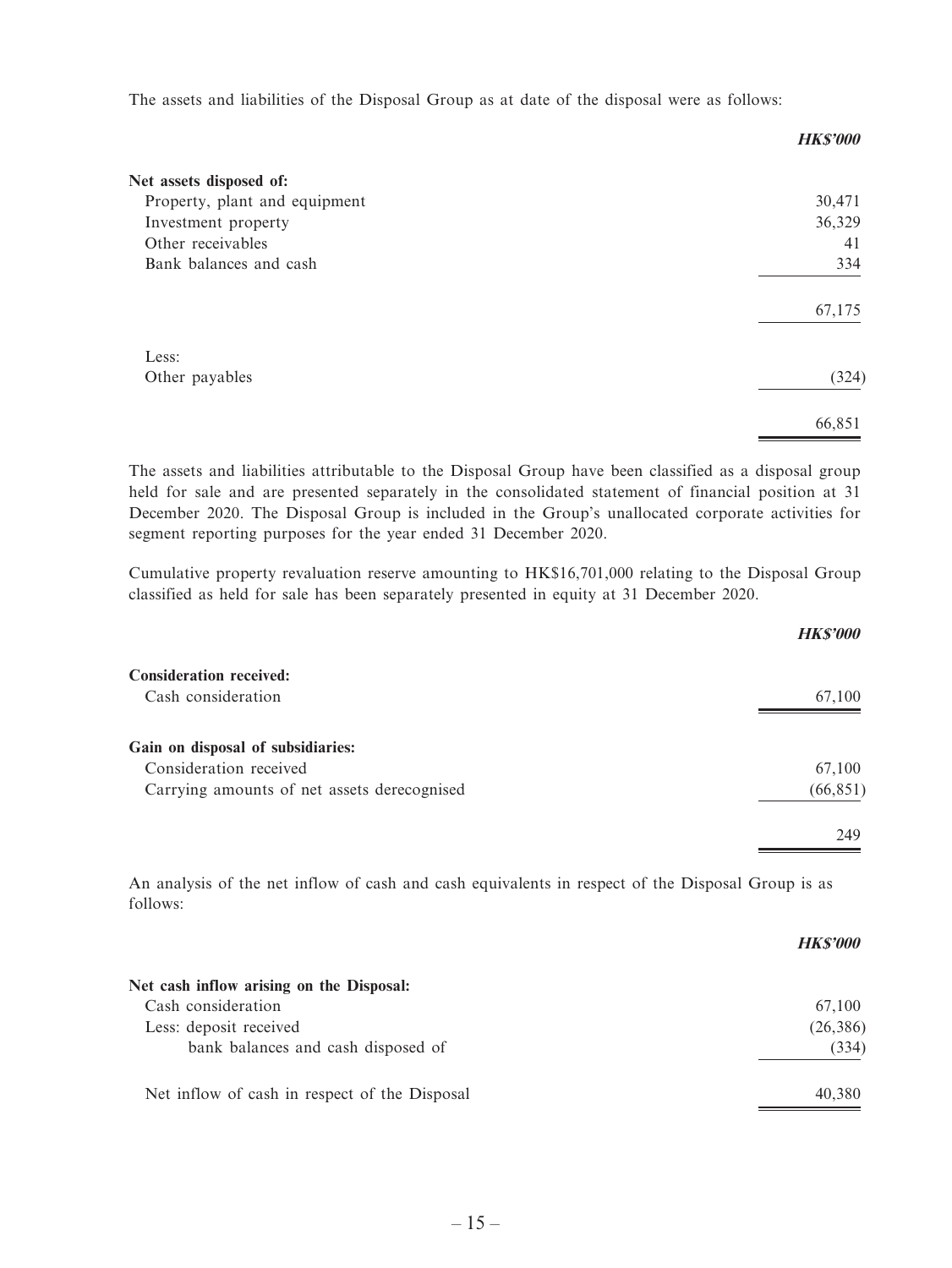#### **13. TRADE AND OTHER PAYABLES**

The following is an aging analysis of the Group's trade payables, presented based on invoice dates at the end of reporting period:

|                                                    | 2021           | 2020            |
|----------------------------------------------------|----------------|-----------------|
|                                                    | <b>HKS'000</b> | <b>HK\$'000</b> |
| Trade payables:                                    |                |                 |
| $0-60$ days                                        | 10,332         | 10,292          |
| $61-90$ days                                       | 1,748          | 1,387           |
| $91-120$ days                                      | 361            | 154             |
| Over 120 days                                      | 490            | 1,160           |
|                                                    | 12,931         | 12,993          |
| Other payables:                                    |                |                 |
| Accrued salary, bonus and commission               | 8,041          | 7,741           |
| Contract liabilities (Note)                        | 1,145          | 2,880           |
| Deposit received from the disposal of subsidiaries |                | 26,720          |
| Accrued expenses and others                        | 2,236          | 3,089           |
|                                                    | 11,422         | 40,430          |
|                                                    | 24,353         | 53,423          |

The average credit period on purchases of goods is 45 to 60 days. The Group has financial risk management policies in place to ensure that all payables are paid within the credit time frame.

Note: The contract liabilities primarily relate to the deposits or payments received in advance from customer for novelties and decoration products and toys products.

The following table shows how much of the revenue recognised relates to brought-forward contract liabilities.

|                                                                                                           | 2021<br><b>HK\$'000</b> | 2020<br><b>HK\$'000</b> |
|-----------------------------------------------------------------------------------------------------------|-------------------------|-------------------------|
| Revenue recognised that was included in the contract liabilities<br>balance at the beginning of the year: |                         |                         |
| $-$ Toys products                                                                                         | 2,169                   | 2,183                   |
| - Novelties and decoration products                                                                       |                         | 27                      |
|                                                                                                           | 2,169                   | 2.210                   |

The decrease in contract liabilities as at 31 December 2021 was mainly due to a decrease in customers' sale orders for novelties and decoration products.

#### **14. AMOUNT DUE TO A DIRECTOR OF SUBSIDIARIES**

As at 31 December 2021, no amount was due to Ms. Lau Kwai Ngor (2020: HK\$22,000,000 and RMB4,300,000). It was conducted on normal commercial terms, bearing interest at a rate of 4% per annum, unsecured, and repayable on demand. The amount had been fully repaid in February 2021.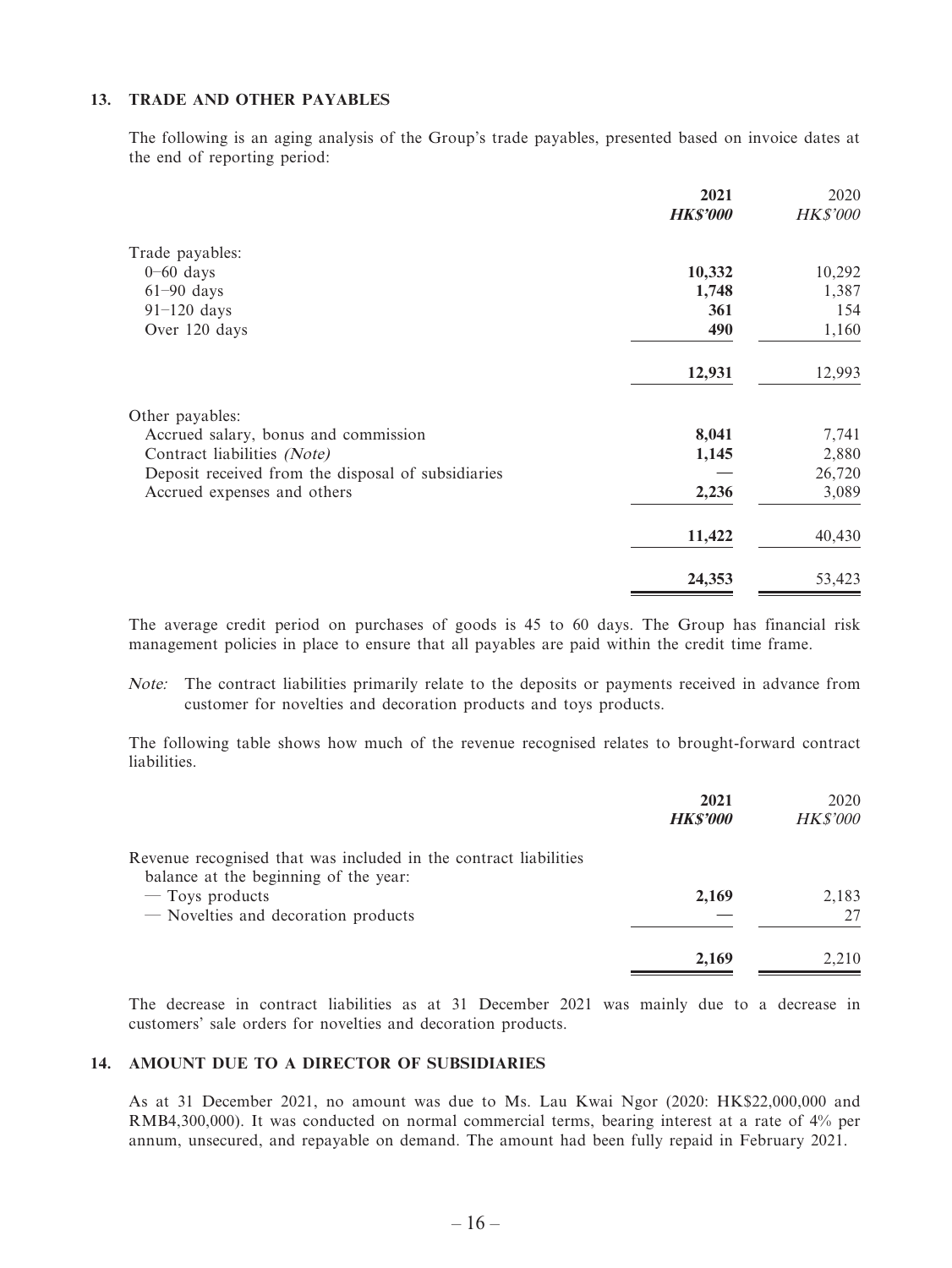#### **DIFFERENCES BETWEEN UNAUDITED AND AUDITED ANNUAL RESULTS**

The auditing process for the annual results for the year ended 31 December 2021 had not been completed as at the date of publication of the Unaudited Annual Results Announcement. Since subsequent adjustments have been made to the unaudited annual results of the Group contained in the Unaudited Annual Results Announcement upon the completion of audit, shareholders and potential investors of the Company are advised to pay attention to certain differences between the unaudited annual results of the Group contained in the Unaudited Annual Results Announcement and the audited annual results of the Group in this announcement. Set forth below are principal details and reasons for the differences in such financial information in accordance with Rule  $13.49(3)(ii)(b)$  of the Listing Rules.

|                                                    | For the year ended 31 December 2021         |                                                           |                   |                |  |
|----------------------------------------------------|---------------------------------------------|-----------------------------------------------------------|-------------------|----------------|--|
|                                                    | <b>Disclosed</b>                            |                                                           |                   |                |  |
|                                                    |                                             | in the                                                    |                   |                |  |
|                                                    | <b>Disclosed</b><br>in this<br>announcement | <b>Unaudited</b><br><b>Annual Results</b><br>Announcement |                   |                |  |
|                                                    |                                             |                                                           | <b>Difference</b> | Note           |  |
|                                                    |                                             |                                                           |                   |                |  |
|                                                    | <b>HK\$'000</b>                             | <b>HK\$'000</b>                                           | <b>HK\$'000</b>   |                |  |
| Consolidated statement of profit or loss and other |                                             |                                                           |                   |                |  |
| comprehensive income                               |                                             |                                                           |                   |                |  |
| Cost of sales                                      | (129, 323)                                  | (129, 225)                                                | (98)              | 1              |  |
| Gross profit                                       | 56,888                                      | 56,986                                                    | (98)              | 1              |  |
| Other income, gains and losses, net                | (1,317)                                     | (1,327)                                                   | 10                | 1,2            |  |
| Distribution costs                                 | (2,313)                                     | (2, 334)                                                  | 21                | 1              |  |
| Administrative expenses                            | (55,719)                                    | (55,696)                                                  | (23)              | 1              |  |
| Loss before tax                                    | (3,385)                                     | (3,295)                                                   | (90)              | 1              |  |
| Loss for the year                                  | (4, 867)                                    | (4,777)                                                   | (90)              | 1              |  |
| Loss per share $-$ Basic                           | (HK1.99 cents)                              | (HK1.97 cents)                                            | (HK0.02 cents)    | 1              |  |
| Loss per share $-$ Diluted                         | (HK1.99 cents)                              | $(HK1.97 \text{ cents})$                                  | (HK0.02 cents)    | 1              |  |
| Consolidated statement of financial position       |                                             |                                                           |                   |                |  |
| Trade and other receivables                        | 32,667                                      | 32,678                                                    | (11)              | 1              |  |
| Trade and other payables                           | 24,353                                      | 24,274                                                    | 79                | 1,2            |  |
| Net current assets                                 | 95,234                                      | 95,324                                                    | (90)              | $\mathfrak{2}$ |  |
| Total assets less current liabilities              | 131,471                                     | 131,561                                                   | (90)              | $\overline{c}$ |  |
| Net assets                                         | 118,210                                     | 118,300                                                   | (90)              | $\sqrt{2}$     |  |
| Reserves                                           | 68,859                                      | 68,949                                                    | (90)              | $\overline{2}$ |  |
| Equity attributable to owners of the Company       | 101,551                                     | 101,641                                                   | (90)              | $\overline{c}$ |  |
| Total equity                                       | 118,210                                     | 118,300                                                   | (90)              | 2              |  |
|                                                    |                                             |                                                           |                   |                |  |

Note 1: The difference is due to the reclassification between cost of sales, other income, gains and losses, net, distribution costs and administrative expenses because of further appropriate audit evidence obtained.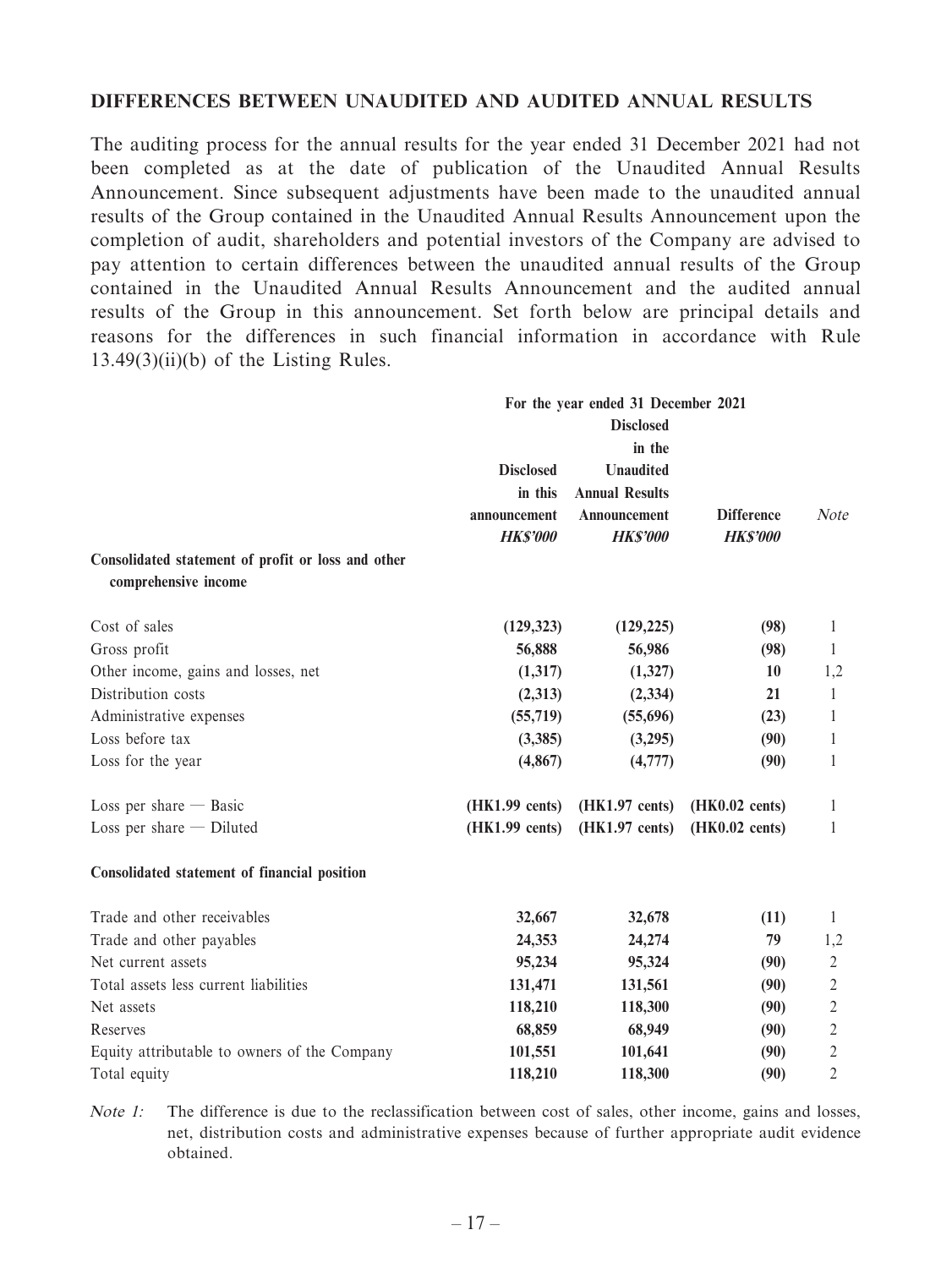Note 2: Because of further appropriate audit evidence obtained, subsequent adjustments were made in the results of one of the Group's subsidiaries. Together with the effects of note 1, it resulting in the net increase in both other income, gains and losses, net and trade and other payables as disclosed in the above table.

Save as disclosed in this announcement and the corresponding adjustments related to the above difference, all other information contained in the Unaudited Annual Results Announcement remain unchanged.

### **DIVIDENDS**

The Board does not recommend the payment of a final dividend for the year ended 31 December 2021 (2020: Nil).

### **CLOSURE OF REGISTER OF MEMBERS**

For the purposes of determining the eligibility of shareholders to attend and vote at the annual general meeting of the Company ("AGM"), the register of members of the Company will be closed from 9 June 2022, Thursday to 16 June 2022, Thursday (both dates inclusive). During the closure period, no share transfer will be registered. In order to be eligible to attend and vote at the AGM, all transfers accompanied by the relevant share certificates must be lodged with the Company's branch share registrar in Hong Kong at Tricor Standard Limited, at Level 54, Hopewell Centre, 183 Queen's Road East, Hong Kong, no later than 4:30 p.m. on 8 June 2022, Wednesday.

### **MANAGEMENT DISCUSSION AND ANALYSIS**

### **Business and Financial Review**

Affected by the outbreak of Coronavirus Disease 2019 (the "COVID-19") pandemic, the Group's operating environment remained challenging in 2021. For the year ended 31 December 2021, the Group's revenue rose by about 15% year-on-year to approximately HK\$186,211,000 (2020: HK\$162,041,000) despite facing a tough operating environment. The increase in revenue was driven by growth in sales of toy products, which offset decline in sales of novelties and decoration products. The Group recorded a loss for the year ended 31 December 2021 attributable to owners of the Company of approximately HK\$6,520,000 (2020: HK\$15,801,000). The basic and diluted loss per share were both at 1.99 HK cents (2020: both 4.83 HK cents).

For the year ended 31 December 2021, the Group's core business recorded a profit of approximately HK\$11,453,000 (2020: HK\$13,111,000). The performance of each segment of the core business is discussed below.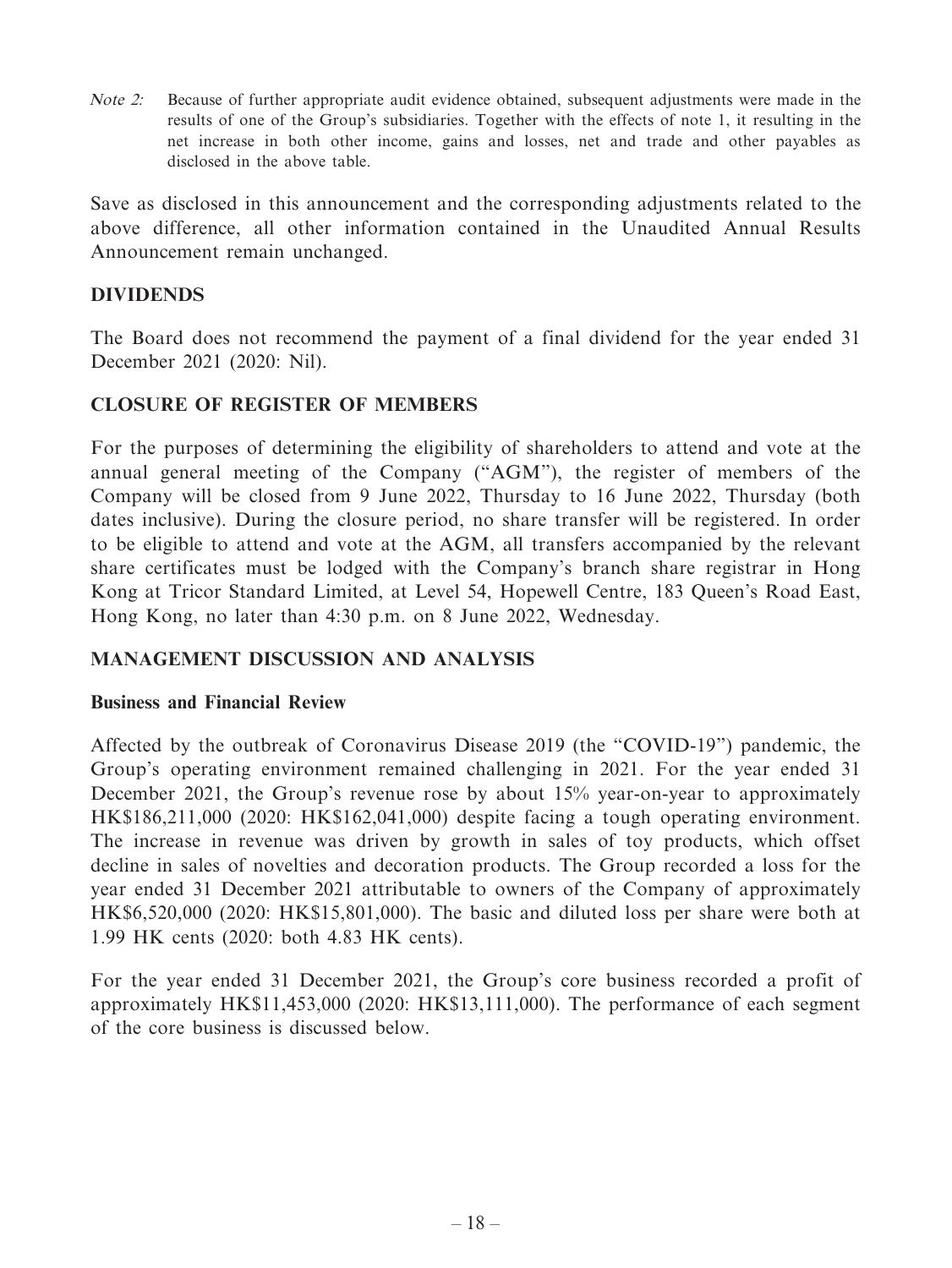### **Toy products**

The revenue of toy products segment increased by about 18% year-on-year to approximately HK\$179,278,000 (2020: HK\$152,115,000), and accounted for about 96% of total revenue of the Group. The increase in revenue of this segment was primarily driven by the higher sales in the United States of America, Europe and Asia. The profit of this segment was reduced to approximately HK\$14,513,000 (2020: HK\$17,358,000) as the gross profit and gross profit margin decreased, as a result of the increase in the costs of raw materials, cost of subcontracting and social insurance for the production staff in the PRC.

### **Novelties and decoration products**

The revenue of the novelties and decoration products segment decreased by about 30% year-on-year to approximately HK\$6,933,000 (2020: HK\$9,926,000) and the loss of this segment was approximately HK\$3,060,000 (2020: HK\$4,247,000). It was mainly attributable to the decline in demand of novelties and decoration products in Europe.

#### **Distribution costs and administrative expenses**

Distribution costs decreased by about 25% year-on-year to approximately HK\$2,313,000 (2020: HK\$3,066,000) as a result of stringent cost control measures implemented by the Group.

Administrative expenses mainly comprised staff costs (including directors' emoluments), social insurance for the administrative staff in the PRC, depreciation of property, plant and equipment and right-of-use assets, legal and professional fee and other administrative expenses. The increase in administrative expenses by about 7% to approximately HK\$55,719,000 (2020: HK\$52,009,000), which was mainly attributable to the increase in staff costs and social insurance for the administrative staff in the PRC.

#### **Finance costs**

Finance costs decreased by about 65% to approximately HK\$924,000 (2020: HK\$2,632,000), as a result of the decrease in interest on amount due to a director of subsidiaries.

#### **Liquidity and financial resources**

As at 31 December 2021, no amount was due to a director of subsidiaries by the Group (31 December 2020: HK\$27,931,000). The Group's gearing ratio, calculated on the basis of the aggregate of the amount due to a director of subsidiaries over the equity attributable to owners of the Company was 0% (31 December 2020: 26%).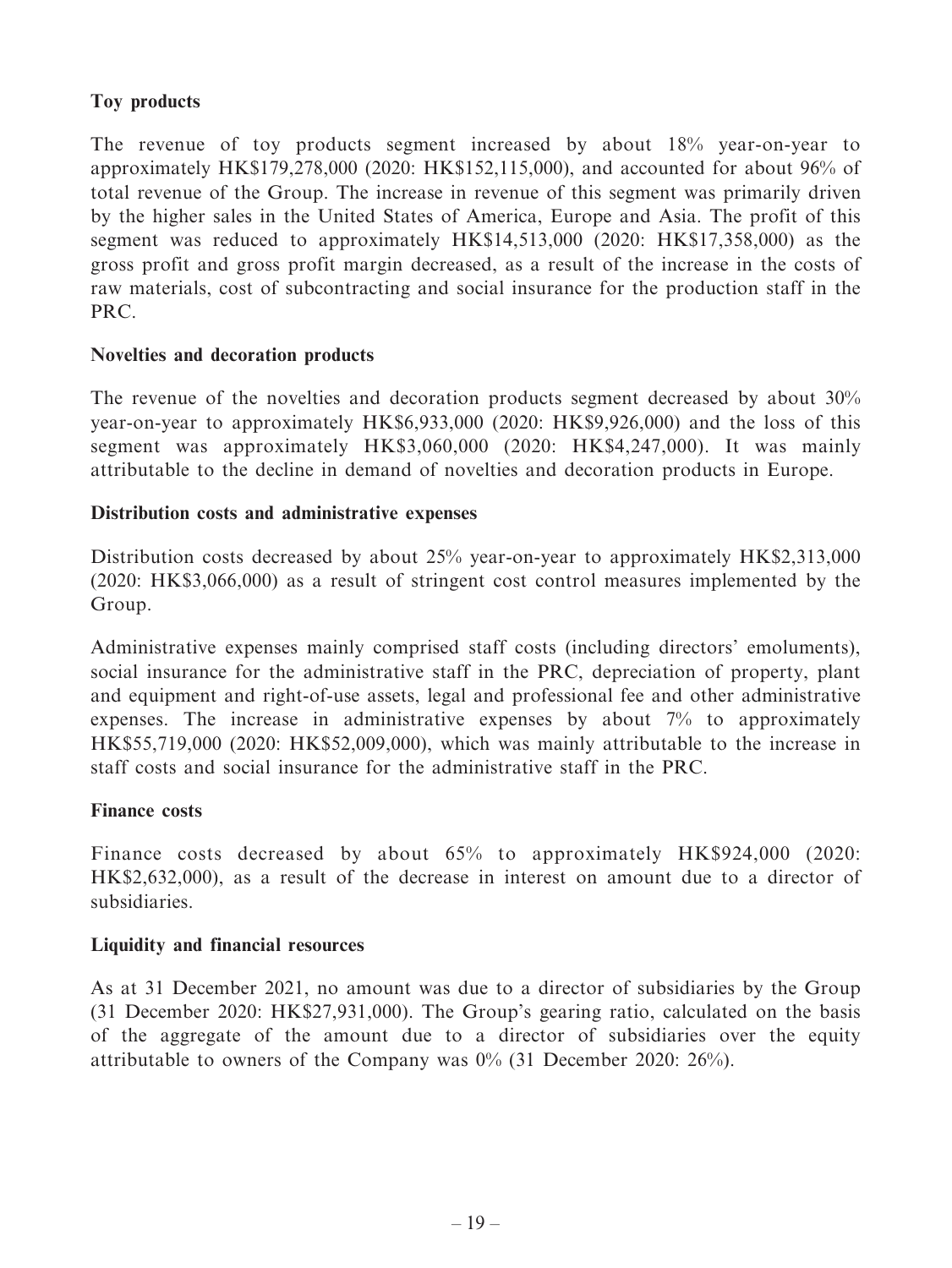As at 31 December 2021, the Group had bank balances and cash of approximately HK\$61,383,000 (31 December 2020: HK\$59,467,000). With total current assets as at 31 December 2021 of approximately HK\$120,808,000 (31 December 2020: HK\$182,437,000), the Group had sufficient financial resources to satisfy its commitments and working capital requirements.

### **Net asset value**

The net asset value per share as at 31 December 2021 was approximately HK\$0.31 (31 December 2020: HK\$0.33), calculated on the basis of the equity attributable to owners of the Company of approximately HK\$101,551,000 (31 December 2020: HK\$106,423,000) over the outstanding number of ordinary shares in issue on 31 December 2021 of 326,923,607 (31 December 2020: 326,923,607).

### **Disposal of subsidiaries**

As disclosed in note 12 to the financial statements, on 24 September 2020, Perfectech International (B.V.I.) Limited (the "Vendor"), a wholly-owned subsidiary of the Company, entered into a conditional sale and purchase agreement with Grand Oasis Ventures Limited relating to the disposal of the entire issued share capital of Perfect Skill Limited ("Perfect Skill" and together with its subsidiaries collectively referred to as the "Disposal Group"), an indirectly wholly-owned subsidiary of the Company, and all obligations, liabilities and debts owing or incurred by Perfect Skill to the Vendor at the consideration of approximately HK\$67,100,000. The principal assets in the Disposal Group were leasehold land and buildings of approximately HK\$30,471,000 and investment property of approximately HK\$36,329,000 as at 31 December 2020. The assets and liabilities attributable to the Disposal Group were classified as a disposal group held for sale and presented separately in the consolidated statement of financial position of the Group as at 31 December 2020. The transaction was completed on 10 February 2021.

### **Significant investments**

As at 31 December 2021, the Group held financial assets at FVTPL amounted to approximately HK\$10,516,000 (31 December 2020: HK\$13,391,000), including equity securities listed in Hong Kong of HK\$461,000 (31 December 2020: HK\$158,000), debt securities listed outside Hong Kong of approximately HK\$1,580,000 (31 December 2020: HK\$3,094,000) and unlisted managed funds of approximately HK\$8,475,000 (31 December 2020: HK\$10,139,000). Loss on disposal of financial assets at FVTPL amounted to approximately HK\$531,000 (2020: gain of HK\$37,000) and fair value loss on financial assets at FVTPL amounted to approximately HK\$1,694,000 (2020: gain of HK\$529,000) during the year ended 31 December 2021.

# **Pledge of assets**

The Group did not have any pledged asset as at 31 December 2021 and 2020.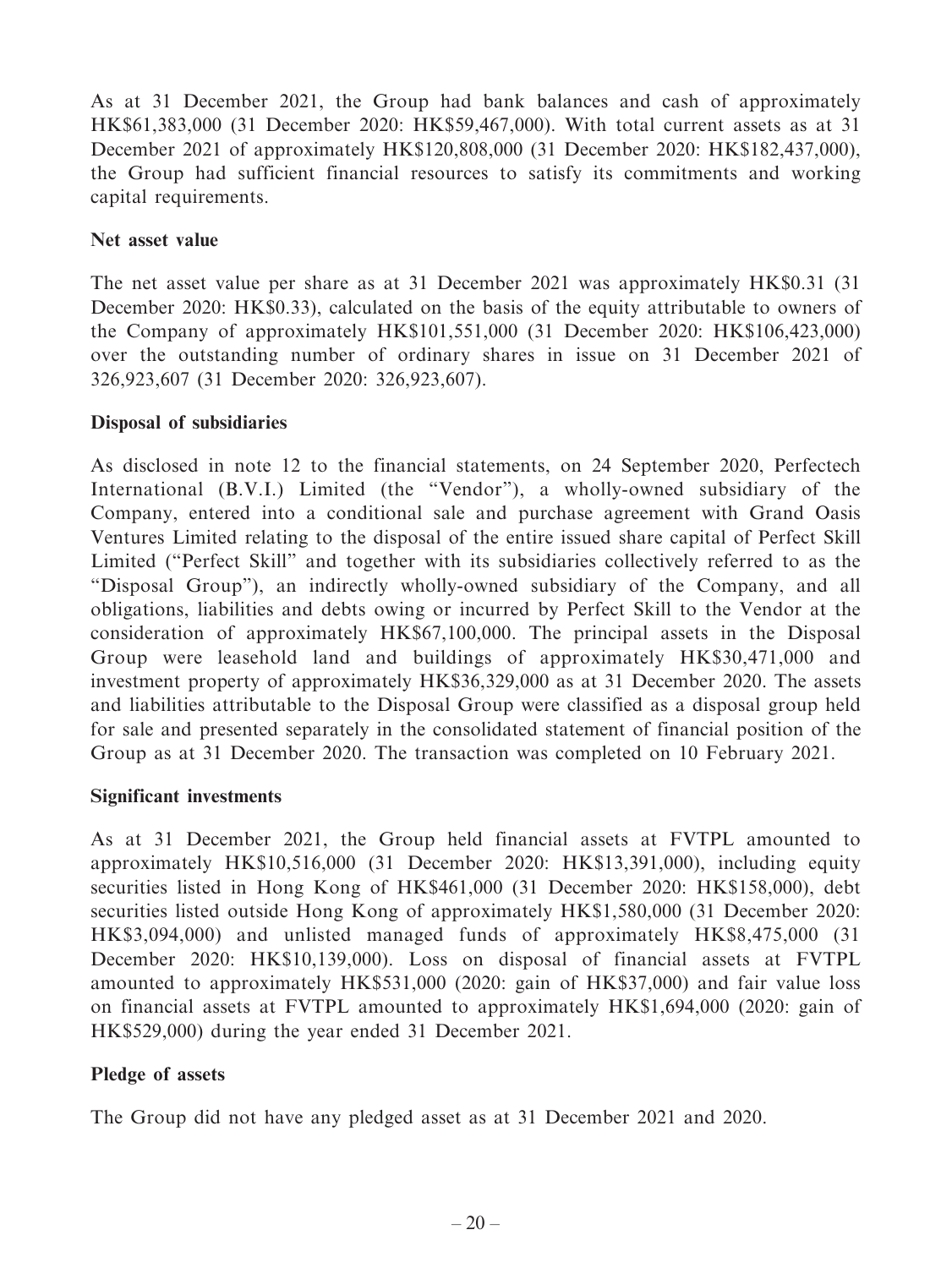#### **Employees and remuneration policies**

As at 31 December 2021, the Group employed approximately 690 (2020: 700) full time employees. The Group remunerates its employees primarily based on prevailing industry practice as well as individual merits. The Group has also established a share option scheme for its full-time employees.

#### **Foreign currency exposure**

The Group's purchases are mainly denominated in Renminbi ("RMB") and Hong Kong Dollar (the "Hong Kong Dollar") while the Group's sales are mainly denominated in RMB and United States Dollar (the "US Dollar"). As all of its factories are located in the PRC, expenses incurred there are denominated in RMB. Since Hong Kong Dollar remains pegged to US Dollar, the Group does not foresee a substantial exposure in this area, and will closely monitor the trend of Renminbi to see if any action is required. As at 31 December 2021, the Group did not enter into any financial instrument for the hedging of exposure in foreign currencies.

#### **Future Plans for Material Investments**

As referred to in the Company's announcement titled "Inside Information in Relation to Framework Sale and Purchase Agreement" dated 15 August 2019 and further discussed in the annual report of the Company for the year ended 31 December 2020, on 15 August 2019, the Company entered into a framework sale and purchase agreement with Sino-Science Netherlands Petroleum B.V., a company incorporated under the laws of Netherlands ("SSNP"), pursuant to which the Company has conditionally agreed to acquire more than 50% of the total participating interests or shares of Sozak Oil and Gas JSC (formerly known as Sozak Oil and Gas LLP) ("Sozak"), established under the laws of Kazakhstan ("Proposed Acquisition"). Sozak is principally engaged in the exploration of oil and natural gas in South-Kazakhstan and Kyzylorda region and the petroleum assets are located in the Marsel Block in the Chu-Sarysu Basin of Kazakhstan which is currently under appraisal. The consideration for the Proposed Acquisition shall be paid by the Company through a combination of cash, the allotment and issue of new shares of the Company and/or other forms of securities issued by the Company at a price to be agreed upon by SSNP and the Company. The material terms of the Proposed Acquisition are yet to be agreed and are subject to the execution of the final definitive agreement.

Up to the date of this announcement, the Directors of the Company are still in the course of negotiating material terms with SSNP and making appropriate arrangements for the Proposed Acquisition, with the aim of materialising the Proposed Acquisition as soon as practicable.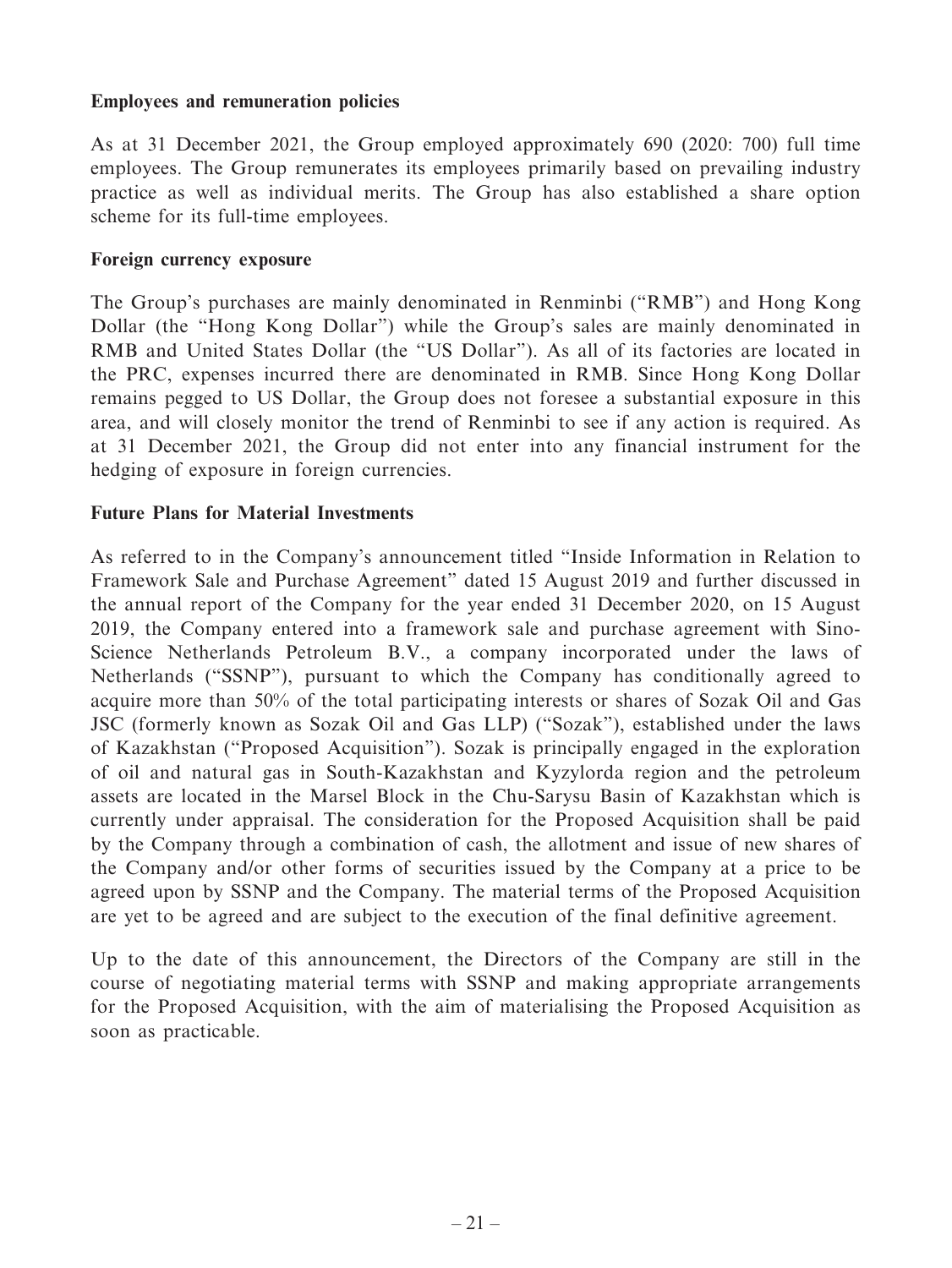As referred to in the Company's announcement dated 18 March 2021 concerning the BOINC strategic cooperation agreement entered into between the Company, California Super Computing Network Technology, Inc. and Affluence Energy Holding SARL and the Chainup strategic cooperation agreement entered into between the Company, Chainup Pte. Ltd. and Sozak; and Company's announcement dated 31 March 2021 concerning the DCOIN strategic cooperation agreement entered into between the Company and Davox Technology AG (the BOINC strategic cooperation agreement, together with the Chainup strategic cooperation agreement and DCOIN strategic cooperation agreement, collectively referred to as the "Strategic Cooperation Agreements"), the Company entered into the Strategic Cooperation Agreements with relevant parties with the aim of diversifying into the business in the field of blockchain and cryptocurrency.

As at the date of this announcement, the Company and the parties to the Strategic Cooperation Agreements have not yet conducted any transactions. Any possible cooperation contemplated under the Strategic Cooperation Agreements can be carried out only after the Company enters into a final agreements with the relevant parties involved. Since the cooperation may not necessarily proceed, shareholders and prospective investors of the Company are advised to exercise caution when trading in the Company's shares.

The Company will make further announcements regarding the project development under the Strategic Cooperation Agreements in compliance with the Listing Rules.

### **Prospect**

The Board of the Directors of the Company believes that the entering into of the Strategic Cooperation Agreements, subject to the execution of the final agreements with the parties involved, will be conducive to facilitating the Group to commence business in the field of blockchain and cryptocurrency. The parties involved will jointly boost the development of the blockchain technology and the industry with their respective capital, platform and resources advantages.

While pushing forward with the business in the field of blockchain and cryptocurrencies, the Company will continue to look for more quality mergers and acquisitions and integration opportunities in the field of oil and gas exploration and production, and develop into a resource integration company with energy as its core business.

The Directors endeavour to materialise the Proposed Acquisition and the Strategic Cooperation Agreements in order to bring additional value and new income streams to the Group, and create long-term returns for the shareholders of the Company ("Shareholders") with enhanced values.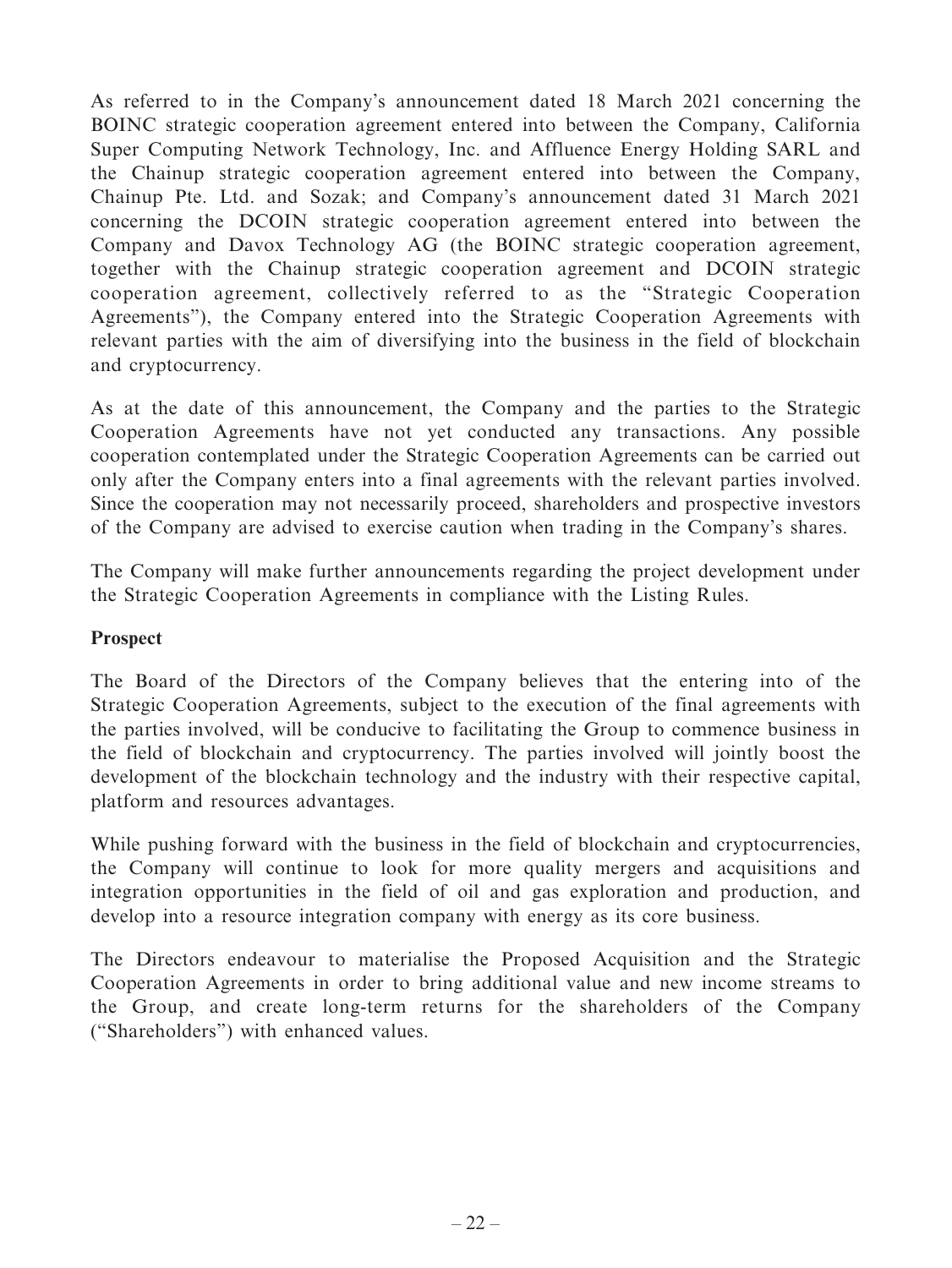Meanwhile, the outbreak of the COVID-19 pandemic is expected to continue to cast uncertainty and challenges on the Group's operating environment in the coming year. The Directors are moving ahead cautiously. The Group will continue to optimise its product mix to meet the demand of the customers, strengthen production and operational efficiency, as well as implement stringent cost management in order to minimise the impact of these challenges.

With the joint efforts of all of its employees, the Group endeavors to maintain a good business relationship with its customers, business partners and Shareholders to maximise its corporate value and deliver promising returns to its Shareholders.

### **DIRECTORS' SECURITIES TRANSACTIONS**

The Company has adopted a code of conduct governing the Directors' transactions in securities of the Group on terms no less exacting than the standard set out in the "Model Code for Securities Transactions by Directors of Listed Issuers" (the "Model Code") contained in Appendix 10 to the Listing Rules.

Following specific enquiry by the Group, all Directors have confirmed that throughout the year ended 31 December 2021, they complied with the required standard set out in the Model Code and the Company's code of conduct regarding Directors' securities transactions.

# **PURCHASE, SALE OR REDEMPTION OF THE COMPANY'S LISTED SECURITIES**

During the year, neither the Company nor any of its subsidiaries had purchased, sold or redeemed any of its shares whether on The Stock Exchange of Hong Kong Limited or otherwise.

# **COMPLIANCE WITH THE CORPORATE GOVERNANCE CODE**

Throughout the year ended 31 December 2021, the Company has complied with the code provisions (the "Code Provisions") set out in the "Corporate Governance Code and Corporate Governance Report" in Appendix 14 (the "Code") to the Listing Rules save for the following deviation:

### **Code Provision A.2.1 of the Code stipulates that the roles of chairman and chief executive officer should be separated and should not be performed by the same individual.**

After the resignation of Ms. Zhu Yuqi as the non-executive director, the chairman of the Board (the "Chairman") and the chairman of the nomination committee of the Company on 15 December 2020, the duties of the Chairman have been undertaken by all members of the Board and the company secretary of the Company (the "Company Secretary") collectively.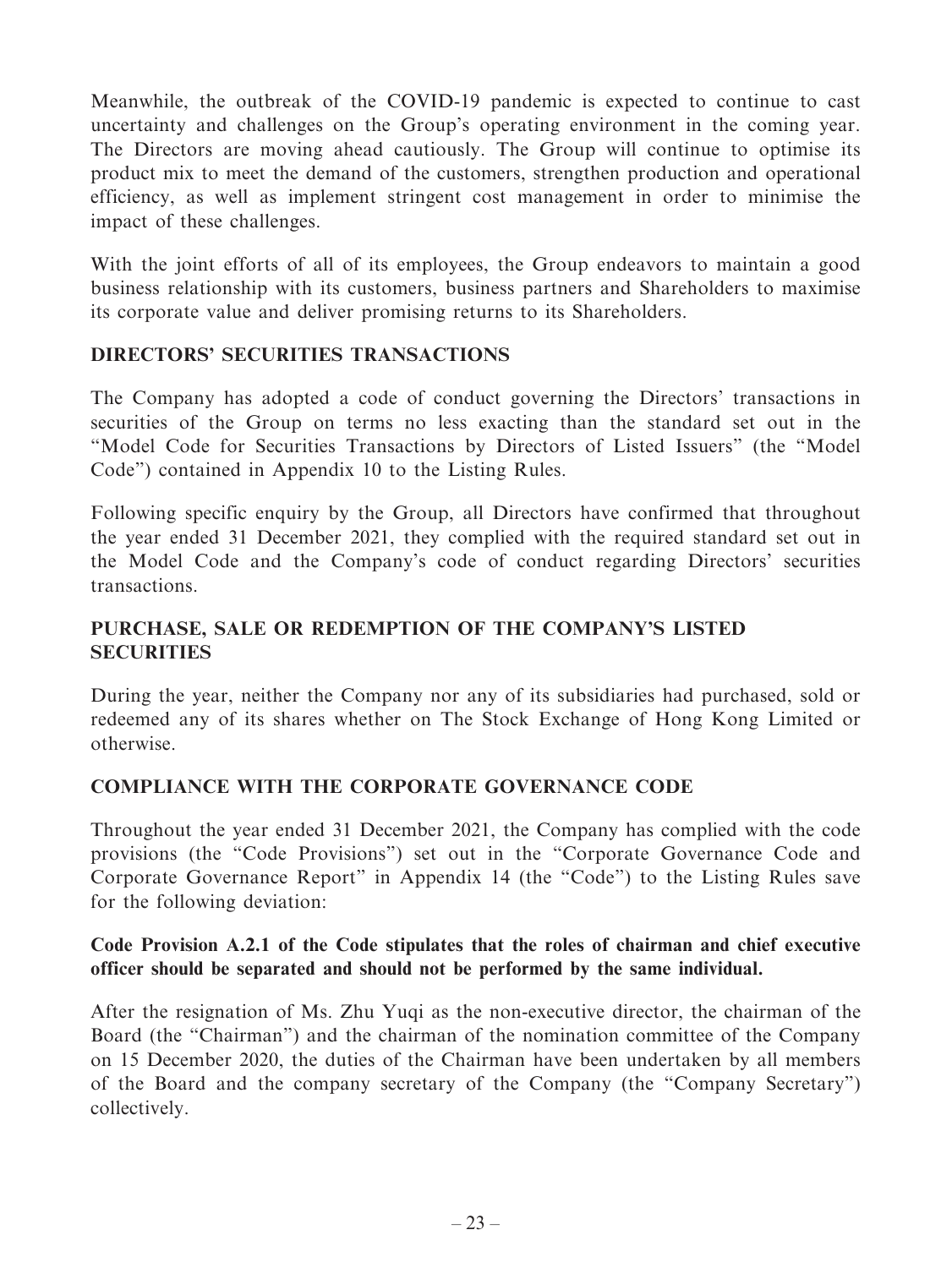The Board believes that with the support of the management, vesting the role of the Chairman in the Board and the Company Secretary collectively can facilitate the execution of the Group's business strategies and enhance the effectiveness of its operation. Further, the Board considers that the current structure will enhance the balance of power and authority between the Board and the management of the Group as the Board, which comprises experienced and high calibre individuals who met regularly to discuss issues pertaining to the operations of the Company, assumes collective responsibility on the decision making process of the Company's business strategies and operation.

The Board is in the process of identifying a suitable candidates with appropriate experience to act as the Chairman, before which the duties of the Chairman will continue to be undertaken by the Directors and the Company Secretary collectively.

### **Code Provision C.5.1 of the Code stipulates that the Board should meet regularly and board meetings should be held at least four times a year at approximately quarterly intervals.**

The Board has held three regular meetings and has passed five written resolutions in total in the year ended 31 December 2021. Having safety concern regarding the COVID-19 pandemic, the Board decided not to hold physical meetings as per its usual practise. Nonetheless, the Directors had actively communicated their views to each other or had, through the Company Secretary, communicated their opinions on matters to be considered by the Board. As such, the Board considers that the decisions made by the Board during the year ended 31 December 2021 were informed decisions after active participation and meaningful discussions among the Directors.

The Board will hold meetings by way of physical or electronic meeting as and when the Board believes that such meeting will enhance discussions among the Directors and with regard to the latest COVID-19 pandemic situation.

### **AUDIT COMMITTEE**

The Company has established an audit committee of the Company ("Audit Committee") which comprises all independent non-executive Directors, Mr. Xie Xiaohong, Mr. Geng Jianhua and Mr. Lau Shu Yan, who is also the chairman of the committee.

The Audit Committee has reviewed the Group's consolidated financial statements for the year ended 31 December 2021, including the accounting policies, principles and practices adopted by the Group.